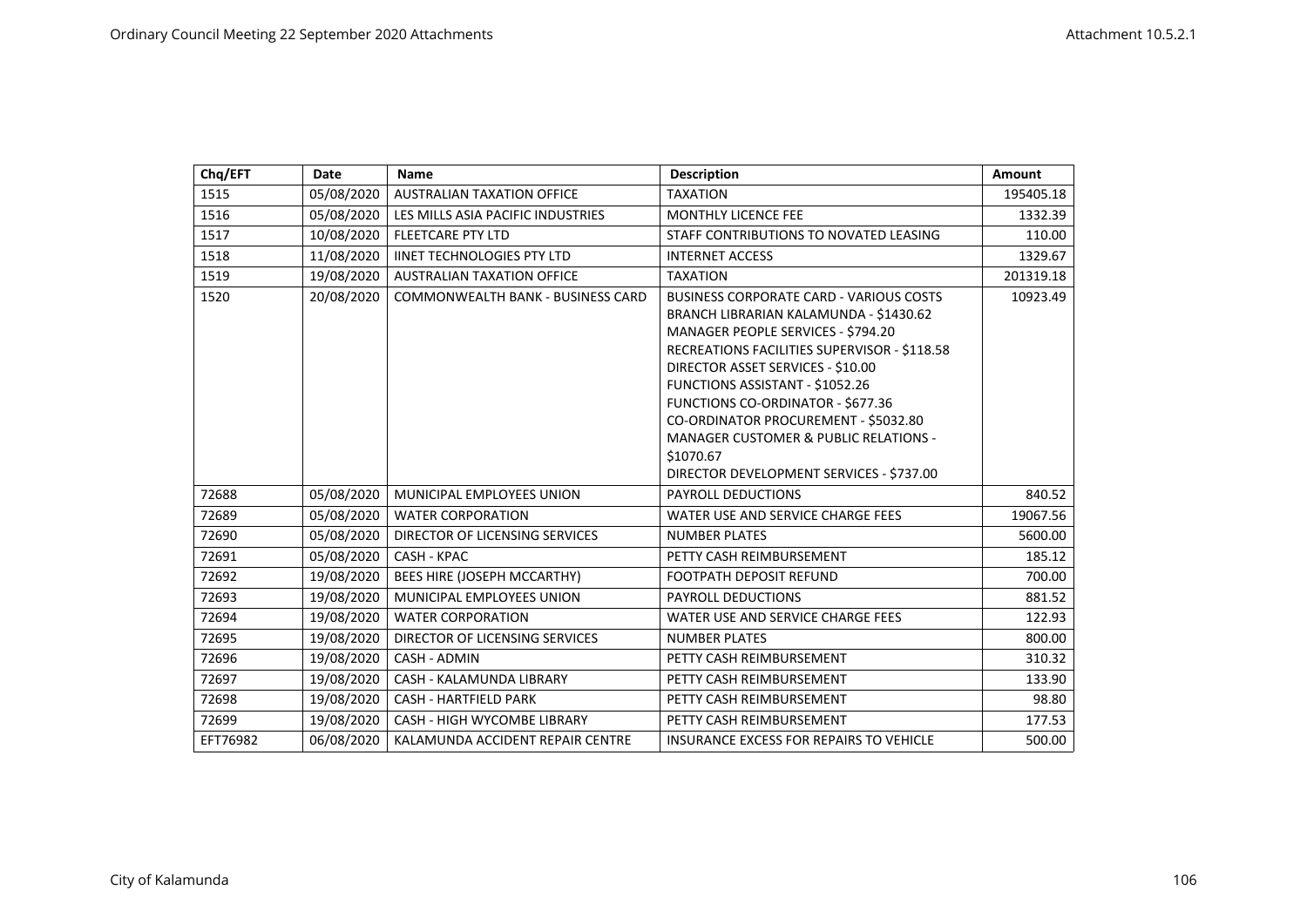| Chq/EFT  | <b>Date</b> | <b>Name</b>                                      | <b>Description</b>                           | <b>Amount</b> |
|----------|-------------|--------------------------------------------------|----------------------------------------------|---------------|
| EFT76983 | 06/08/2020  | WEX AUSTRALIA PTY LTD - WRIGHT                   | FUEL - PERIOD ENDING 03 AUGUST 2020          | 784.77        |
|          |             | EXPRESS FUEL CARDS AUSTRALIA LTD                 |                                              |               |
| EFT76984 | 06/08/2020  | AFGRI EQUIPMENT AUSTRALIA PTY LTD                | PLANT / VEHICLE PARTS                        | 381.74        |
| EFT76985 | 06/08/2020  | DEPARTMENT OF PLANNING, LANDS &                  | <b>RAILWAY RD TELECOMMUNICATION TOWERS -</b> | 13315.05      |
|          |             | <b>HERITAGE</b>                                  | HEAD LEASE RENTAL PAYMENT FOR 2019/2020 :    |               |
|          |             |                                                  | FROM TELSTRA, VODAFONE & OPTUS SHARE         |               |
| EFT76986 |             | EFT PAYMENT CANCELLED                            |                                              |               |
| EFT76987 | 06/08/2020  | VIP CARPET AND UPHOLSTERY CLEANING               | CARPET CLEANING AT VARIOUS LOCATIONS         | 1726.00       |
|          |             | <b>SERVICE</b>                                   |                                              |               |
| EFT76988 | 06/08/2020  | ALINEA INC T/A PARA-QUAD INDUSTRIES              | METRO LIBRARY VAN DELIVERY SERVICE -         | 6426.42       |
|          |             |                                                  | PROVISION OF INTER LIBRARY LOAN SERVICE FROM |               |
|          |             |                                                  | 01/08/2020 TO 31/07/2021                     |               |
| EFT76989 | 06/08/2020  | <b>AUSTRALIAN SERVICES UNION</b>                 | PAYROLL DEDUCTIONS                           | 71.70         |
| EFT76990 | 06/08/2020  | CITY OF KALAMUNDA STAFF SOCIAL CLUB              | <b>PAYROLL DEDUCTIONS</b>                    | 122.00        |
| EFT76991 | 06/08/2020  | <b>BUNNINGS BUILDING SUPPLIES</b>                | HARDWARE SUPPLIES FOR VARIOUS LOCATIONS      | 1927.89       |
| EFT76992 | 06/08/2020  | NAPA - A DIVISION OF GPC ASIA PACIFIC<br>PTY LTD | PLANT / VEHICLE PARTS                        | 1855.98       |
| EFT76993 | 06/08/2020  | LANDGATE                                         | LAND ENQUIRIES FOR VARIOUS LOCATIONS         | 235.80        |
| EFT76994 | 06/08/2020  | KALAMUNDA AUTO ELECTRICS                         | PLANT / VEHICLE PARTS                        | 530.20        |
| EFT76995 | 06/08/2020  | KALAMUNDA TOYOTA                                 | PLANT / VEHICLE PARTS                        | 326.86        |
| EFT76996 | 06/08/2020  | WA LOCAL GOVERNMENT ASSOCIATION                  | VARIOUS ANNUAL WALGA MEMBERSHIP FEES -       | 43468.67      |
|          |             |                                                  | PERIOD 01/07/20 - 30/06/21                   |               |
| EFT76997 | 06/08/2020  | CLEANAWAY                                        | WASTE / RECYCLING & BULK BIN DISPOSAL        | 3564.00       |
|          |             |                                                  | <b>SERVICES FEES</b>                         |               |
| EFT76998 | 06/08/2020  | STATE LIBRARY OF W.A.                            | SUPPLY & DELIVERY OF GIFT BOARD BOOKS FOR    | 3470.50       |
|          |             |                                                  | SLWA BETTER BEGINNINGS PROGRAM 2020-21       |               |
| EFT76999 | 06/08/2020  | <b>TELSTRA CORPORATION</b>                       | <b>TELEPHONE EXPENSES</b>                    | 7246.98       |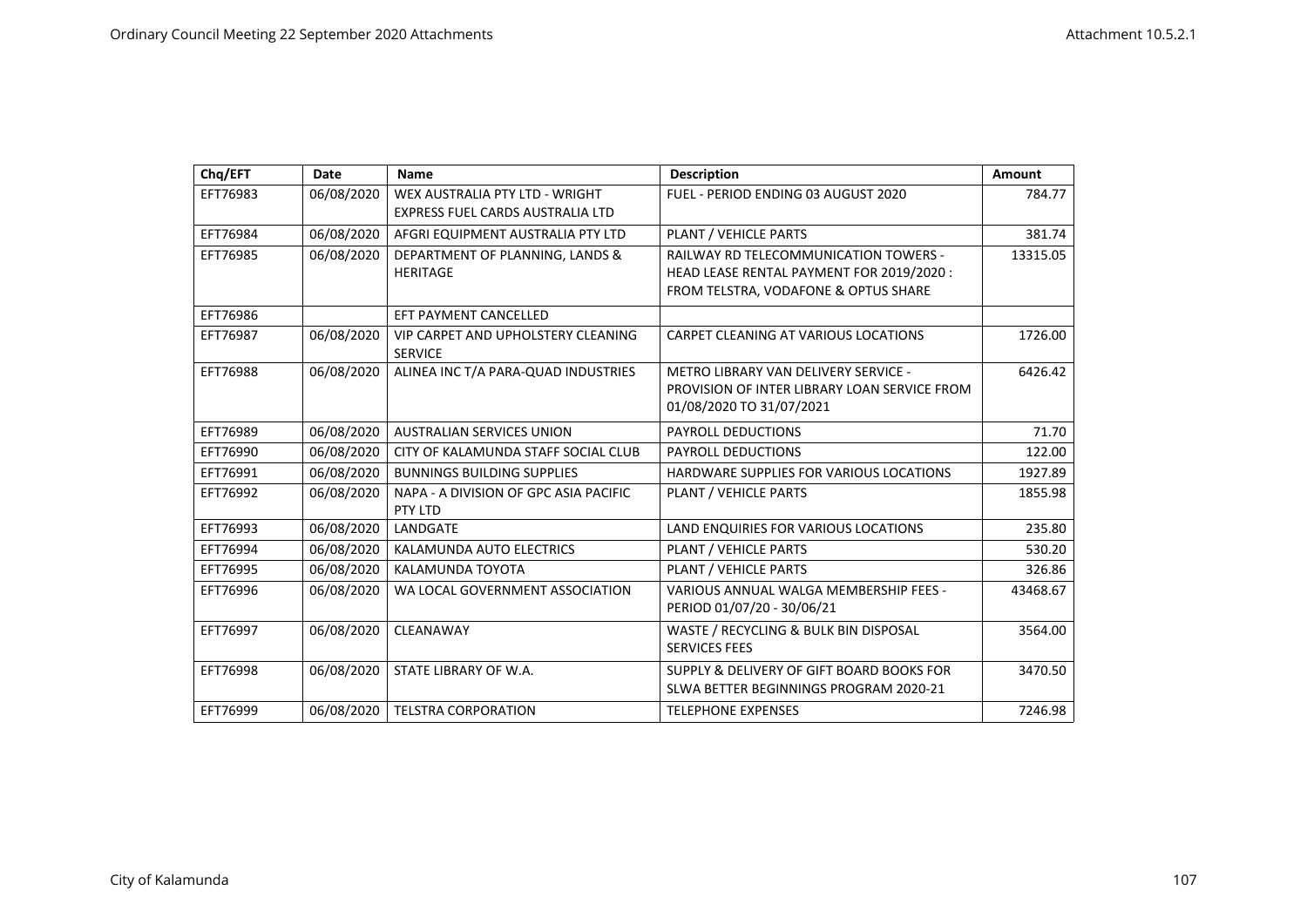| Chq/EFT  | Date       | <b>Name</b>                               | <b>Description</b>                             | Amount   |
|----------|------------|-------------------------------------------|------------------------------------------------|----------|
| EFT77000 | 06/08/2020 | <b>LANDGATE - VALUATIONS</b>              | <b>GROSS RENTAL VALUATION FEES FOR VARIOUS</b> | 1349.08  |
|          |            |                                           | <b>LOCATIONS</b>                               |          |
| EFT77001 | 06/08/2020 | WALKERS HARDWARE (MITRE 10)               | <b>HARDWARE SUPPLIES</b>                       | 91.71    |
| EFT77002 | 06/08/2020 | <b>ECHO NEWSPAPER</b>                     | ADVERTISING FOR VARIOUS JOBS / EVENTS          | 330.00   |
| EFT77003 | 06/08/2020 | MCKAY EARTHMOVING PTY LTD                 | PLANT EQUIPMENT AND OPERATOR HIRE FOR          | 15103.65 |
|          |            |                                           | <b>VARIOUS LOCATIONS</b>                       |          |
| EFT77004 | 06/08/2020 | <b>BORAL CONSTRUCTION MATERIALS GROUP</b> | ROAD MATERIALS FOR VARIOUS LOCATIONS           | 365.75   |
| EFT77005 | 06/08/2020 | <b>SG ENVIRO</b>                          | SERVICE THE GREASE TRAP AT HARTFIELD PARK      | 299.38   |
| EFT77006 | 06/08/2020 | <b>ALSCO LINEN SERVICE</b>                | LINEN HIRE / LAUNDRY SERVICES / CLEANING       | 928.66   |
|          |            |                                           | <b>SUPPLIES</b>                                |          |
| EFT77007 | 06/08/2020 | <b>BRADOCK PODIATRY SERVICES PTY LTD</b>  | PODIATRY SERVICES AT JACK HEALEY CENTRE        | 1096.40  |
| EFT77008 | 06/08/2020 | LINDLEY CONTRACTING                       | PLUMBING REPAIRS / MAINTENANCE FOR VARIOUS     | 2986.50  |
|          |            |                                           | <b>LOCATIONS</b>                               |          |
| EFT77009 | 06/08/2020 | KALA BOB KATS PTY LTD                     | PLANT EQUIPMENT AND OPERATOR HIRE FOR          | 6314.00  |
|          |            |                                           | <b>VARIOUS LOCATIONS</b>                       |          |
| EFT77010 | 06/08/2020 | <b>SYNERGY</b>                            | <b>POWER CHARGES</b>                           | 5071.89  |
| EFT77011 | 06/08/2020 | <b>ALINTA ENERGY</b>                      | <b>GAS CHARGES</b>                             | 2250.10  |
| EFT77012 | 06/08/2020 | <b>GRONBEK SECURITY</b>                   | SECURITY KEY SERVICES TO VARIOUS LOCATIONS     | 982.12   |
| EFT77013 | 06/08/2020 | DORMAKABA AUSTRALIA PTY LTD               | CALL OUT TO REPAIR DOOR AT HIGH WYCOMBE        | 198.00   |
|          |            |                                           | <b>LIBRARY</b>                                 |          |
| EFT77014 | 06/08/2020 | <b>WESTSIDE FIRE SERVICES</b>             | TESTING AND INSPECTION OF FIRE EQUIPMENT /     | 583.17   |
|          |            |                                           | <b>SUPPLIES</b>                                |          |
| EFT77015 | 06/08/2020 | <b>WINC AUSTRALIA PTY LTD</b>             | <b>STATIONERY / OFFICE SUPPLIES</b>            | 287.55   |
| EFT77016 | 06/08/2020 | MILPRO WA (INCORPORATING HILL TOP         | SUPPLY OF NAME BADGES FOR VARIOUS STAFF        | 1754.50  |
|          |            | <b>TROPHIES)</b>                          |                                                |          |
| EFT77017 | 06/08/2020 | <b>WESTERN AUSTRALIAN TREASURY</b>        | <b>GOVERNMENT GUARANTEE FEE INVOICE - JUNE</b> | 18804.14 |
|          |            | <b>CORPORATION</b>                        | 2020                                           |          |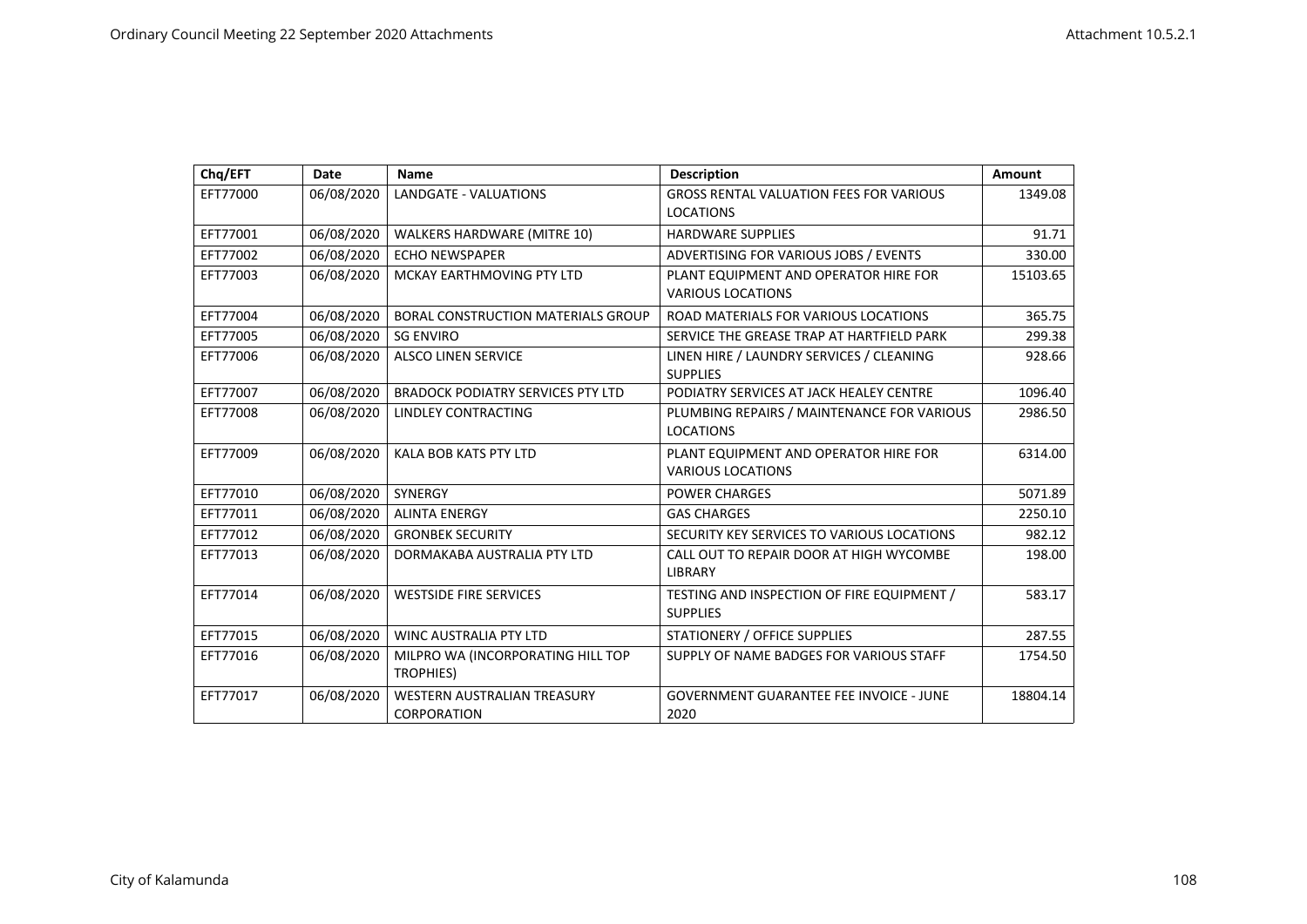| Chq/EFT  | Date       | <b>Name</b>                                               | <b>Description</b>                                                                                                | Amount   |
|----------|------------|-----------------------------------------------------------|-------------------------------------------------------------------------------------------------------------------|----------|
| EFT77018 | 06/08/2020 | THE IT VISION USER GROUP                                  | IT VISION USER GROUP MEMBERSHIP<br>SUBSCRIPTION 2020/2021                                                         | 748.00   |
| EFT77019 | 06/08/2020 | DALE ALCOCK HOMES PTY LTD                                 | <b>FOOTPATH DEPOSIT REFUND</b>                                                                                    | 750.00   |
| EFT77020 | 06/08/2020 | OCE CORPORATE PTY LTD - OFFICE<br><b>CLEANING EXPERTS</b> | CLEANING SERVICES / CONSUMABLES FOR VARIOUS<br><b>LOCATIONS</b>                                                   | 32460.09 |
| EFT77021 | 06/08/2020 | <b>SAM &amp; SUSAN CARAMELI</b>                           | <b>FOOTPATH DEPOSIT REFUND</b>                                                                                    | 700.00   |
| EFT77022 | 06/08/2020 | PERTH AUTO ALLIANCE T/AS TITAN FORD                       | SUPPLY OF 1 NEW VEHICLE FOR OPERATIONS<br><b>CENTRE</b>                                                           | 30251.99 |
| EFT77023 | 06/08/2020 | <b>TOTAL EDEN PTY LTD</b>                                 | SUPPLY RETICULATION AND ASSOCIATED<br><b>MATERIALS FOR VARIOUS LOCATIONS</b>                                      | 1534.64  |
| EFT77024 | 06/08/2020 | <b>HAWLEY'S BOBCAT SERVICE</b>                            | PLANT EQUIPMENT AND OPERATOR HIRE FOR<br><b>VARIOUS LOCATIONS</b>                                                 | 5739.45  |
| EFT77025 | 06/08/2020 | LPNLC PTY LTD T/A KELYN TRAINING<br><b>SERVICES</b>       | <b>REGISTRATION FOR STAFF TO ATTEND IMPLEMENT</b><br>TRAFFIC & MANAGEMENT PLAN TRAINING                           | 630.00   |
| EFT77026 | 06/08/2020 | LOCAL GOVERNMENT PROFESSIONALS<br>AUSTRALIA (WA DIVISION) | 2020 - 2021 LG PROFESSIONALS AUSTRALIA (WA)<br>MEMBERSHIP RENEWAL FOR STAFF MEMBERS                               | 1062.00  |
| EFT77027 | 06/08/2020 | <b>HILL TOP GROUP PTY</b>                                 | <b>CONTRACTOR BUILDING MAINTENANCE FOR</b><br>TRANSPORTABLE OFFICE REPLACEMENT AT THE<br><b>OPERATIONS CENTRE</b> | 8068.28  |
| EFT77028 | 06/08/2020 | HAYS SPECIALIST RECRUITMENT<br>(AUSTRALIA) PTY LTD        | HIRE OF TEMPORARY STAFF FOR ADMIN / DEPOT                                                                         | 12568.57 |
| EFT77029 | 06/08/2020 | ENGIE MECHANICAL SERVICES AUSTRALIA<br>PTY LTD            | AIRCONDITIONING MAINTENANCE / REPAIRS FOR<br><b>VARIOUS LOCATIONS</b>                                             | 575.91   |
| EFT77030 | 06/08/2020 | PERTH HILLS VIGNERONS ASSOCIATION                         | SPONSORSHIP OF THE 2020 PERTH HILLS WINE<br><b>SHOW</b>                                                           | 412.50   |
| EFT77031 | 06/08/2020 | BT EQUIPMENT P/L T/A TUTT BRYANT<br><b>EQUIPMENT</b>      | PLANT / VEHICLE PARTS                                                                                             | 120.16   |
| EFT77032 | 06/08/2020 | <b>BOC LIMITED</b>                                        | SUPPLY & DELIVERY OF DRY ICE PELLETS FOR THE<br><b>HEALTH DEPARTMENT</b>                                          | 3.33     |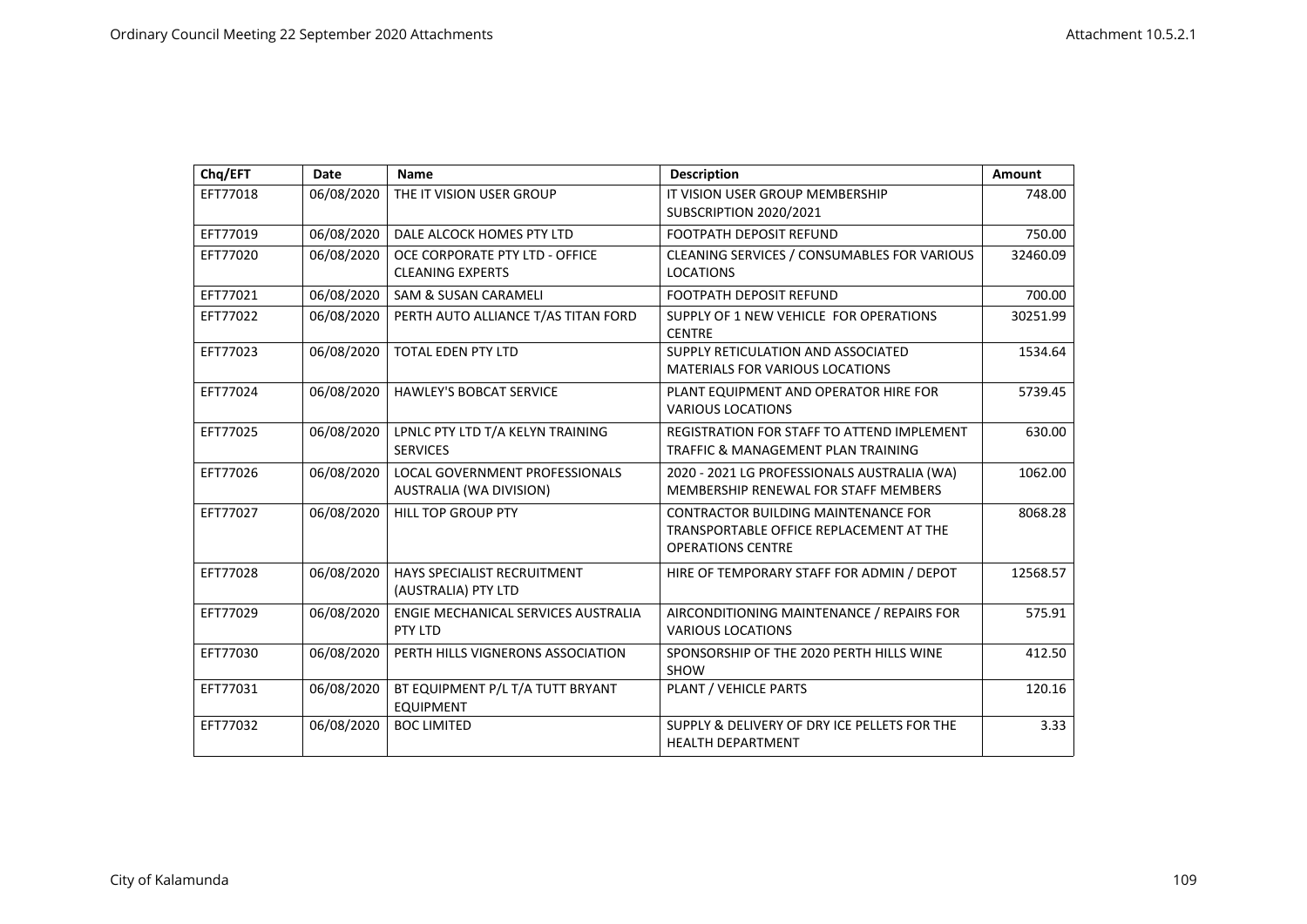| Chq/EFT  | Date       | <b>Name</b>                                           | <b>Description</b>                                                                                                                    | Amount  |
|----------|------------|-------------------------------------------------------|---------------------------------------------------------------------------------------------------------------------------------------|---------|
| EFT77033 | 06/08/2020 | <b>HILLS MASSAGE</b>                                  | <b>KEY BOND REFUND</b>                                                                                                                | 50.00   |
| EFT77034 | 06/08/2020 | MIRACLE RECREATION EQUIPMENT                          | PLAYGROUND REPAIRS & MAINTENANCE AT<br><b>VARIOUS LOCATIONS</b>                                                                       | 308.00  |
| EFT77035 | 06/08/2020 | ABAXA (WH LOCATION SERVICES)                          | LOCATING UNDERGROUND SERVICE LOCATIONS AT<br>HALE RD / WOOLWORTHS DRIVE                                                               | 627.00  |
| EFT77036 | 06/08/2020 | <b>TRANEN PTY LTD</b>                                 | SUPPLY & DELIVERY OF NATIVE SEEDS FOR BUSH<br><b>CREW</b>                                                                             | 1945.68 |
| EFT77037 | 06/08/2020 | <b>STRATAGREEN</b>                                    | <b>GARDEN / RESERVE SUPPLIES</b>                                                                                                      | 156.10  |
| EFT77038 | 06/08/2020 | OFFICEWORKS SUPERSTORES PTY LTD                       | <b>OFFICE SUPPLIES / STATIONERY</b>                                                                                                   | 66.36   |
| EFT77039 | 06/08/2020 | KALAMUNDA DISTRICTS TOY LIBRARY                       | <b>KEY BOND REFUND</b>                                                                                                                | 50.00   |
| EFT77040 | 06/08/2020 | PLANNING INSTITUTE AUSTRALIA                          | FULL MEMBERSHIP RENEWAL FOR A STAFF<br><b>MEMBER</b>                                                                                  | 632.00  |
| EFT77041 | 06/08/2020 | ELECTRICITY NETWORKS CORP T/A<br><b>WESTERN POWER</b> | CIVIL WORKS FEE FOR MILNER ROAD FORRESTFIELD                                                                                          | 1113.20 |
| EFT77042 | 06/08/2020 | <b>WOOLWORTHS GROUP LIMITED</b>                       | <b>GROCERY SUPPLIES</b>                                                                                                               | 146.23  |
| EFT77043 | 06/08/2020 | <b>EASTERN REGION SECURITY</b>                        | SECURITY SERVICES TO VARIOUS LOCATIONS                                                                                                | 4525.22 |
| EFT77044 | 06/08/2020 | <b>GLENDA DAWN CHARLTON (PODIATRY)</b>                | PODIATRY SERVICES AT JACK HEALEY CENTRE                                                                                               | 948.09  |
| EFT77045 | 06/08/2020 | <b>EASIFLEET MANAGEMENT</b>                           | STAFF CONTRIBUTIONS TO NOVATED LEASES                                                                                                 | 3406.12 |
| EFT77046 | 06/08/2020 | <b>HW &amp; ASSOCIATES</b>                            | COST MANAGEMENT SERVICES FOR THE DESIGN,<br>DOCUMENTATION AND CONTRACT<br>ADMINISTRATION FOR THE KALAMUNDA<br><b>COMMUNITY CENTRE</b> | 1980.00 |
| EFT77047 | 06/08/2020 | <b>CHRISTOPHER LODGE</b>                              | <b>HALL &amp; KEY BOND REFUND</b>                                                                                                     | 550.00  |
| EFT77048 | 06/08/2020 | DRAINFLOW SERVICES PTY LTD                            | CLEANING / MAINTAINING STORM WATER DRAINS                                                                                             | 2760.45 |
| EFT77049 | 06/08/2020 | THE SANCTUARY OF ANANDA                               | <b>KEY BOND REFUND</b>                                                                                                                | 50.00   |
| EFT77050 | 06/08/2020 | <b>KOTT GUNNING LAWYERS</b>                           | <b>LEGAL EXPENSES</b>                                                                                                                 | 467.28  |
| EFT77051 | 06/08/2020 | <b>3E CONSULTING ENGINEERS</b>                        | ELECTRICAL ENGINEERING DESIGN &<br>DOCUMENTATION SERVICES - ROADWAY LIGHTING<br><b>UPGRADE</b>                                        | 660.00  |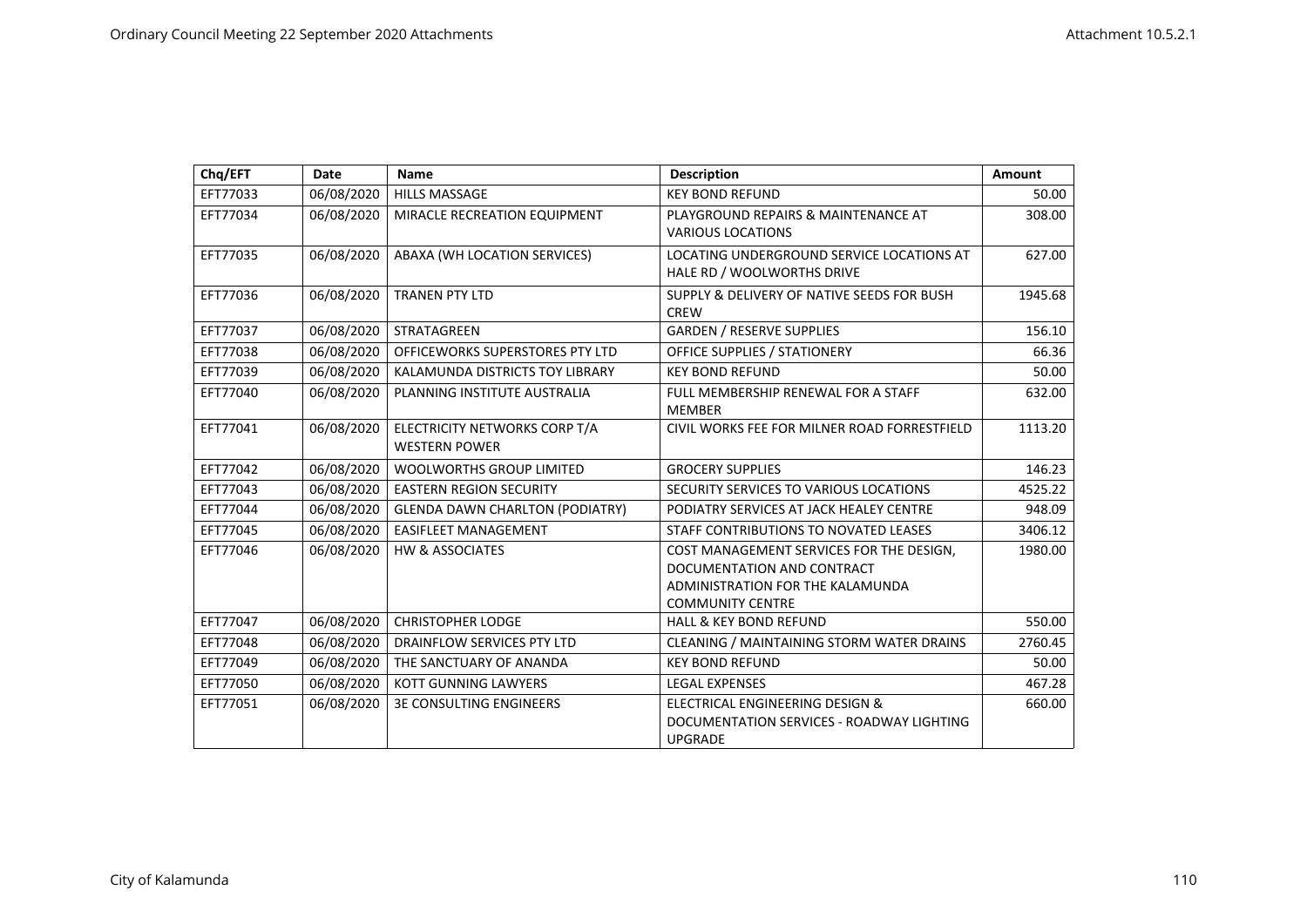| Chq/EFT  | Date       | <b>Name</b>                           | <b>Description</b>                                                    | <b>Amount</b> |
|----------|------------|---------------------------------------|-----------------------------------------------------------------------|---------------|
| EFT77052 | 06/08/2020 | ECONOMIC DEVELOPMENT AUSTRALIA LTD    | FULL MEMBERSHIP RENEWAL FOR A STAFF                                   | 440.00        |
|          |            | (EDA)                                 | MEMBER FROM 20 JULY 2020 TO 19 JULY 2021                              |               |
| EFT77053 | 06/08/2020 | SAFE T CARD AUSTRALIA PTY LTD         | <b>MONTHLY MONITORING CHARGES FOR VARIOUS</b>                         | 132.00        |
|          |            |                                       | <b>LOCATIONS</b>                                                      |               |
| EFT77054 | 06/08/2020 | KALAMUNDA ELECTRICS                   | ELECTRICAL REPAIRS / MAINTENANCE FOR VARIOUS                          | 20606.31      |
|          |            |                                       | <b>LOCATIONS</b>                                                      |               |
|          |            |                                       | SUPPLY & INSTALL LIGHTS TO TYLER MEWS PARK                            |               |
|          |            |                                       | CALLOUT TO RECONNECT EXISTING SERVICES AT<br><b>OPERATIONS CENTRE</b> |               |
|          |            |                                       | LIGHTING DESIGN TO COURTS 1-4 AT RAY OWEN                             |               |
|          |            |                                       | <b>STADIUM</b>                                                        |               |
|          |            |                                       |                                                                       |               |
| EFT77055 | 06/08/2020 | AAAC TOWING PTY LTD                   | <b>TOWING SERVICES FEES</b>                                           | 165.00        |
| EFT77056 | 06/08/2020 | ASHJAD PTY LTD T/A CUROST MILK SUPPLY | MILK SUPPLY FOR ADMINISTRATION CENTRE AND                             | 576.02        |
|          |            |                                       | <b>OPERATIONS CENTRE</b>                                              |               |
| EFT77057 | 06/08/2020 | ALEXANDER BARRY TAINSH                | <b>CROSSOVER REIMBURSEMENT</b>                                        | 428.00        |
| EFT77058 | 06/08/2020 | SPARKS REFRIGERATION AND              | DEGASSING OF FRIDGES, FREEZERS AND AIR                                | 1224.85       |
|          |            | <b>AIRCONDITIONING</b>                | CONDITIONERS AT WALLISTON TRANSFER STATION                            |               |
| EFT77059 | 06/08/2020 | NEVERFAIL SPRINGWATER LTD (ADMIN      | BOTTLED WATER SUPPLIES / MAINTENANCE FOR                              | 106.85        |
|          |            | OFFICE)                               | <b>FRONT COUNTER</b>                                                  |               |
| EFT77060 | 06/08/2020 | STAN THE TYRE MAN ( STAN'S TYRE       | PLANT / VEHICLE PARTS                                                 | 1039.50       |
|          |            | SERVICE WA)                           |                                                                       |               |
| EFT77061 | 06/08/2020 | <b>FLEETCARE PTY LTD</b>              | STAFF CONTRIBUTIONS TO NOVATED LEASING                                | 2348.38       |
| EFT77062 | 06/08/2020 | <b>QIS PACKAGING</b>                  | SUPPLY & DELIVERY OF LIME PAPER CARRY BAGS                            | 495.70        |
|          |            |                                       | FOR ZIG ZAG CULTURAL CENTRE                                           |               |
| EFT77063 | 06/08/2020 | SG FLEET AUSTRALIA PTY LTD            | STAFF CONTRIBUTIONS TO NOVATED LEASES                                 | 1024.50       |
| EFT77064 | 06/08/2020 | <b>RUSTY ROO</b>                      | MERCHANDISE SUPPLIES FOR RESALE AT THE ZIG                            | 1048.70       |
|          |            |                                       | <b>ZAG CULTURAL CENTRE</b>                                            |               |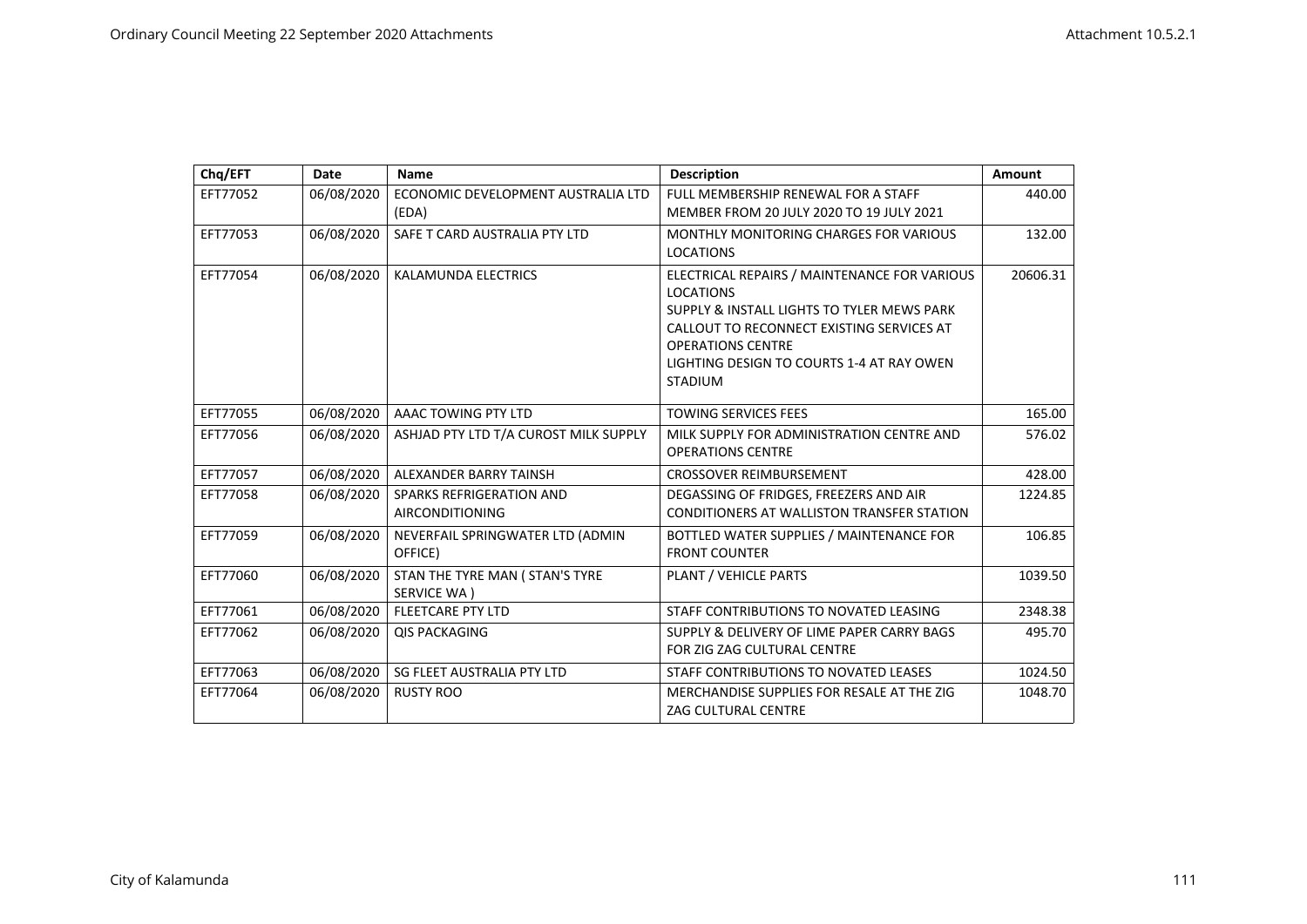| Chq/EFT  | Date       | <b>Name</b>                                                      | <b>Description</b>                                                                                                                                | Amount   |
|----------|------------|------------------------------------------------------------------|---------------------------------------------------------------------------------------------------------------------------------------------------|----------|
| EFT77065 | 06/08/2020 | SAPIO PTY LTD                                                    | SECURITY MONITORING, EQUIPMENT AND REPAIRS<br>TO VARIOUS LOCATIONS                                                                                | 12.72    |
| EFT77066 | 06/08/2020 | RIVERLORD HOLDINGS PTY LTD T/A IRDI<br>LEGAL                     | <b>LEGAL EXPENSES</b>                                                                                                                             | 745.40   |
| EFT77067 | 06/08/2020 | <b>REJEESH CANDOTH</b>                                           | <b>CROSSOVER CONTRIBUTION</b>                                                                                                                     | 428.00   |
| EFT77068 | 06/08/2020 | <b>MARKET CREATIONS</b>                                          | MARKETING & TECHNOLOGY SERVICE FEES &<br>MONTHLY CLOUD HOSTING SERVICES                                                                           | 2750.00  |
| EFT77069 | 06/08/2020 | SPICK AND SPAN COMMERCIAL PROPERTY<br><b>MAINTENANCE PTY LTD</b> | <b>CLEANING SERVICES &amp; CONSUMABLES FOR</b><br><b>VARIOUS LOCATIONS</b>                                                                        | 6402.52  |
| EFT77070 | 06/08/2020 | <b>COMBAT CLOTHING AUSTRALIA PTY LTD</b>                         | SUPPLY AND DELIVERY OF LOADBEARING VESTS<br>FOR RANGER SERVICES                                                                                   | 435.00   |
| EFT77071 | 06/08/2020 | TENNANT AUSTRALIA PTY LTD                                        | PLANT / VEHICLE PARTS                                                                                                                             | 536.80   |
| EFT77072 | 06/08/2020 | NATSALES ADVERTISING PTY LTD                                     | CORONAVIRUS ADVERTISING ON 13X BINS -<br>PERIOD 06/06/20 - 05/07/20                                                                               | 650.00   |
| EFT77073 | 06/08/2020 | <b>FOCUS AUDIOVISUAL PTY LTD</b>                                 | SUPPLY & DELIVERY OF COMPLIANT PA - EVAC<br>SYSTEM AT ADMINISTRATION BUILDING                                                                     | 34587.97 |
| EFT77074 | 06/08/2020 | <b>TRENT DAVIS</b>                                               | <b>HALL &amp; KEY BOND REFUND</b>                                                                                                                 | 450.00   |
| EFT77075 | 06/08/2020 | INDUSTRIAL RECRUITMENT PARTNERS (IRP)<br>PTY LTD                 | HIRE OF TEMPORARY STAFF FOR DEPOT / ADMIN                                                                                                         | 5814.77  |
| EFT77076 | 06/08/2020 | GLEN FLOOD GROUP PTY LTD T/A GFG<br><b>TEMP ASSIST</b>           | LANDSCAPE ARCHITECT SUPPORT - DESIGN<br>SCHEDULE STAGE 2 - HAYNES STREET KALAMUNDA<br>AS PER EQUOTE 2019-01 - PERIOD BETWEEN<br>26/06/20-24/07/20 | 5583.38  |
| EFT77077 | 06/08/2020 | <b>HILLS MOTO &amp; MOWERS WA</b>                                | PLANT / VEHICLE PARTS                                                                                                                             | 1327.15  |
| EFT77078 | 06/08/2020 | <b>JUNGLE BODY MOVEMENT</b>                                      | <b>KEY BOND REFUND</b>                                                                                                                            | 50.00    |
| EFT77079 | 06/08/2020 | GLEN FLOOD GROUP PTY LTD T/A GFG<br><b>CONSULTING</b>            | CONSULTING SERVICES - WOODLUPINE/STRELITIZIA<br>AVE TO WOOLWORTHS AVE - WATER<br>CORP/WORKING GROUP CONCEPT CHANGES                               | 1860.38  |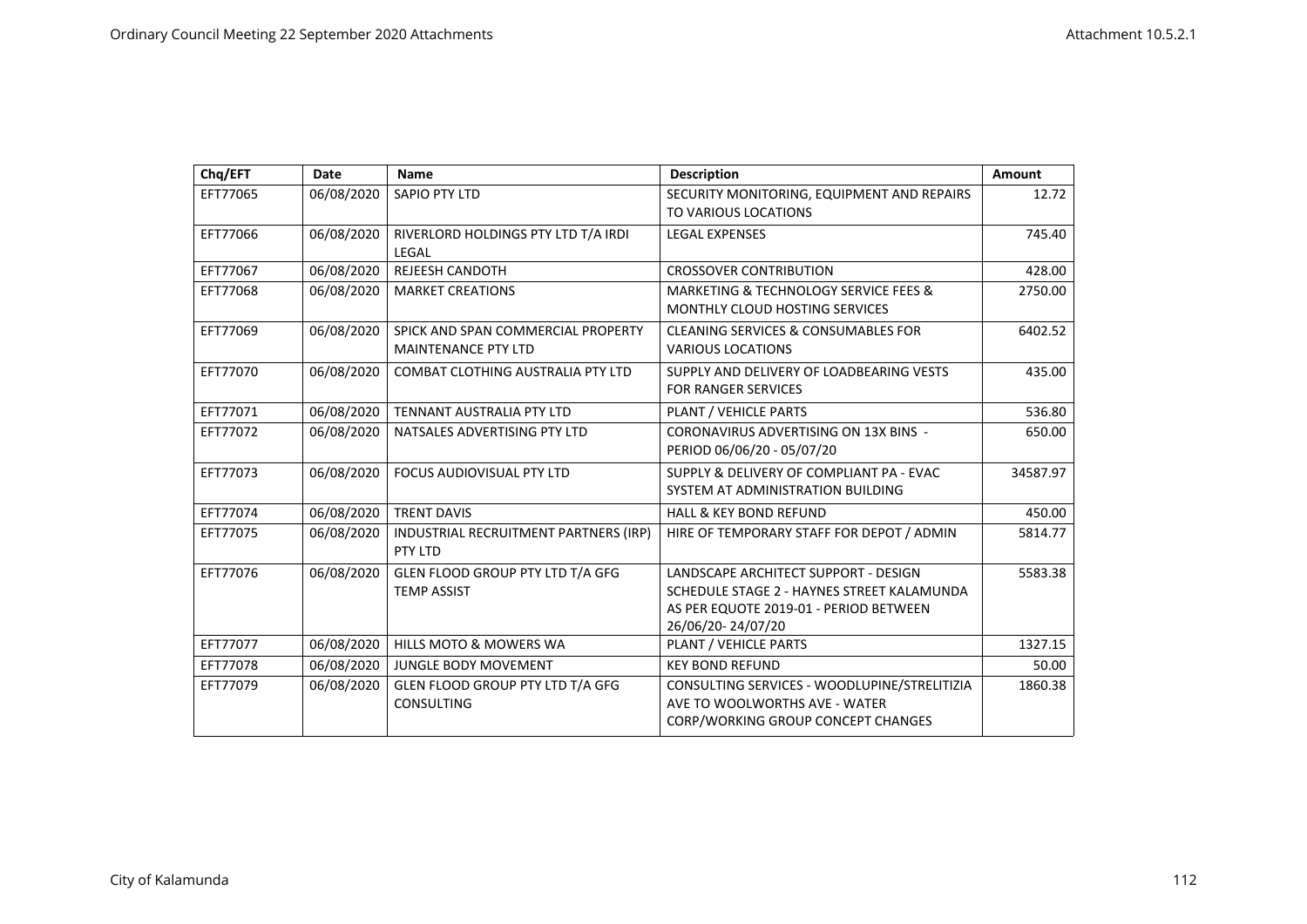| Chq/EFT  | Date       | <b>Name</b>                                                        | <b>Description</b>                                                                                                                                                             | Amount    |
|----------|------------|--------------------------------------------------------------------|--------------------------------------------------------------------------------------------------------------------------------------------------------------------------------|-----------|
| EFT77080 | 06/08/2020 | AUSSIE BROADBAND ENTERPRISE PTY LTD                                | NBN SERVICES AT 15 MARKHAM RD HIGH<br><b>WYCOMBE</b>                                                                                                                           | 109.00    |
| EFT77081 | 06/08/2020 | <b>FRANCESCA MAZZOTTI</b>                                          | <b>KEY BOND REFUND</b>                                                                                                                                                         | 50.00     |
| EFT77082 | 06/08/2020 | <b>ERA HOSTING</b>                                                 | MONTHLY VOIP FEES FOR EMERGENCY SERVICES<br>FOR AUGUST 2020                                                                                                                    | 488.07    |
| EFT77083 | 06/08/2020 | <b>GREEN HOUSE GALLERY</b>                                         | SALE OF ARTWORK - GROUNDED - GREENHOUSE<br><b>GALLERY AND FAIRE AND CO EXHIBITION</b>                                                                                          | 1595.00   |
| EFT77084 | 06/08/2020 | PINDAN CONTRACTING PTY LTD                                         | PROGRESS CLAIM #6 - CONSTRUCTION OF THE<br>KALAMUNDA COMMUNITY CENTRE AT JORGENSEN<br><b>PARK</b>                                                                              | 348757.05 |
| EFT77085 | 06/08/2020 | M LAND PTY LTD                                                     | <b>HALL &amp; KEY BOND REFUND</b>                                                                                                                                              | 450.00    |
| EFT77086 | 06/08/2020 | LINEMARKING WA PTY LTD                                             | LINE MARKING AT POST OFFICE CARPARK BARBER<br>STREET, KALAMUNDA                                                                                                                | 935.00    |
| EFT77087 | 06/08/2020 | PEST EDUCATION SERVICES & TRAINING                                 | <b>REGISTRATION FOR STAFF TO ATTEND TRAINING &amp;</b><br>ASSESSMENT IN CROPS & PASTURES, FORESTRY,<br>PEST & WEED CONTROL NON-CROPPING<br>SITUATIONS & TURF MANAGEMENT COURSE | 5000.00   |
| EFT77088 | 06/08/2020 | POLETTI BUILT PTY LTD                                              | <b>ENGINEERING &amp; CERTIFICATION OF PICKERING</b><br><b>BROOK INFORMATION BAY</b>                                                                                            | 858.00    |
| EFT77089 | 06/08/2020 | <b>GEORGE P JOHNSON</b>                                            | REFUND OF BOND HIRE OF SMOOTHIE BIKE                                                                                                                                           | 200.00    |
| EFT77090 | 06/08/2020 | PATRICIA LAVATER                                                   | <b>HALL &amp; KEY BOND REFUND</b>                                                                                                                                              | 250.00    |
| EFT77091 | 06/08/2020 | <b>FRIENDS OF KATTAMORDA</b>                                       | <b>KEY BOND REFUND</b>                                                                                                                                                         | 50.00     |
| EFT77092 | 20/08/2020 | <b>CHRISTINE J OXBERRY</b>                                         | CONSIGNMENT SUPPLIER - ZIG ZAG CULTURAL<br>CENTRE - 01/07/20 - 31/07/20                                                                                                        | 126.00    |
| EFT77093 | 20/08/2020 | WEX AUSTRALIA PTY LTD - WRIGHT<br>EXPRESS FUEL CARDS AUSTRALIA LTD | FUEL - PERIOD ENDING 17 AUGUST 2020                                                                                                                                            | 663.97    |
| EFT77094 | 20/08/2020 | KALAMUNDA GLASS & WINDSCREENS ON<br><b>WHEELS</b>                  | <b>GLASS REPAIRS / MAINTENANCE FOR VARIOUS</b><br><b>LOCATIONS</b>                                                                                                             | 590.00    |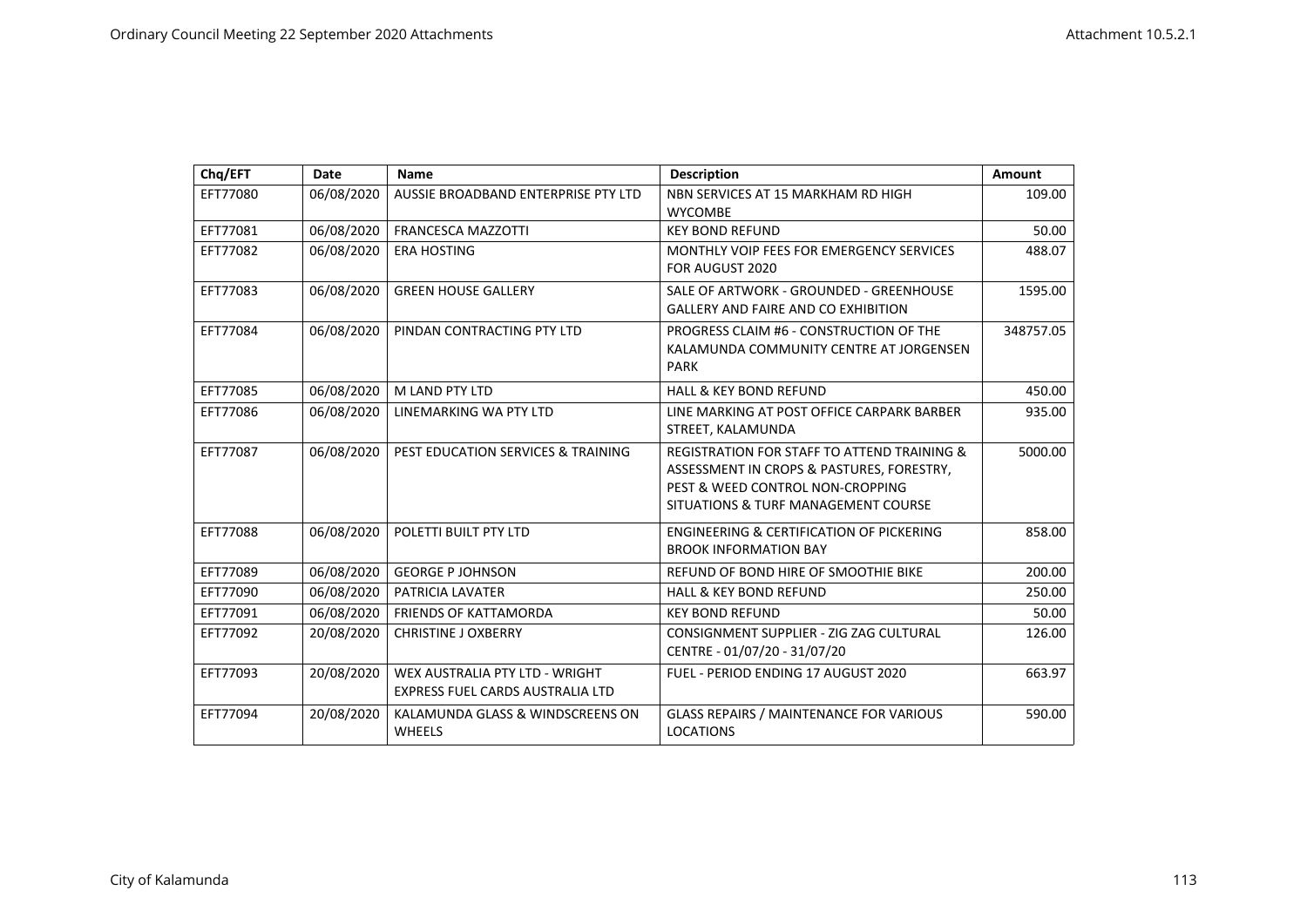| Chq/EFT  | Date       | <b>Name</b>                          | <b>Description</b>                                                                                                                                           | Amount   |
|----------|------------|--------------------------------------|--------------------------------------------------------------------------------------------------------------------------------------------------------------|----------|
| EFT77095 | 20/08/2020 | PFD FOOD SERVICES - HOLLIER DICKSONS | KIOSK SUPPLIES FOR HARTFIELD PARK RECREATION<br><b>CENTRE</b>                                                                                                | 140.90   |
| EFT77096 | 20/08/2020 | SURF LIFE SAVING WESTERN AUSTRALIA   | REGISTRATION FOR VARIOUS STAFF TO ATTEND<br>FIRST AID TRAINING AT HARTFIELD PARK<br><b>RECREATION CENTRE</b>                                                 | 1359.00  |
| EFT77097 | 20/08/2020 | FOCUS CONSULTING WA PTY LTD          | PHASE ONE - DESIGN DOCUMENTATION (WESTERN<br>POWER) - ELECTRICAL CONSULTING SERVICES -<br><b>HARTFIELD PARK RUGBY &amp; SOCCER SPORTS</b><br><b>LIGHTING</b> | 1597.92  |
| EFT77098 | 20/08/2020 | <b>WENDY ANNE PEARCE</b>             | CONSIGNMENT SUPPLIER - ZIG ZAG CULTURAL<br>CENTRE - 01/07/20 - 31/07/20                                                                                      | 14.00    |
| EFT77099 | 20/08/2020 | <b>ROBYN BEARDSELL</b>               | CONSIGNMENT SUPPLIER - ZIG ZAG CULTURAL<br>CENTRE - 01/07/20 - 31/07/20                                                                                      | 94.50    |
| EFT77100 | 20/08/2020 | JACQUELINE BAXTER COCKS              | CONSIGNMENT SUPPLIER - ZIG ZAG CULTURAL<br>CENTRE - 01/07/20 - 31/07/20                                                                                      | 15.75    |
| EFT77101 | 20/08/2020 | <b>LESLEY BOYD</b>                   | COUNCILLOR ALLOWANCE - 01/08/20 - 31/08/20                                                                                                                   | 2131.67  |
| EFT77102 | 20/08/2020 | <b>KENNETH JOHN PATTERSON</b>        | CONSIGNMENT SUPPLIER - ZIG ZAG CULTURAL<br>CENTRE - 01/07/20 - 31/07/20                                                                                      | 24.50    |
| EFT77103 | 20/08/2020 | <b>LONGBENCH PTY LTD</b>             | <b>OUTSTANDING WORKS BOND REFUND - WAPC</b><br>155178 - 70 KALAMTTA WAY GOOSEBERRY HILL                                                                      | 13985.40 |
| EFT77104 | 20/08/2020 | KATHLEEN (KATHY) RITCHIE             | COUNCILLOR ALLOWANCE - 01/08/20 - 31/08/20                                                                                                                   | 2131.67  |
| EFT77105 | 20/08/2020 | <b>BEVERLEY C MORRIS</b>             | CONSIGNMENT SUPPLIER - ZIG ZAG CULTURAL<br>CENTRE - 01/07/20 - 31/07/20                                                                                      | 52.50    |
| EFT77106 | 20/08/2020 | <b>GILL BAXTER</b>                   | CONSIGNMENT SUPPLIER - ZIG ZAG CULTURAL<br>CENTRE - 01/07/20 - 31/07/20                                                                                      | 17.50    |
| EFT77107 | 20/08/2020 | <b>LISA COOPER</b>                   | COUNCILLOR ALLOWANCE - 01/08/20 - 31/08/20                                                                                                                   | 2131.67  |
| EFT77108 | 20/08/2020 | <b>AUSTRALIAN SERVICES UNION</b>     | PAYROLL DEDUCTIONS                                                                                                                                           | 71.70    |
| EFT77109 | 20/08/2020 | CITY OF KALAMUNDA STAFF SOCIAL CLUB  | <b>PAYROLL DEDUCTIONS</b>                                                                                                                                    | 120.00   |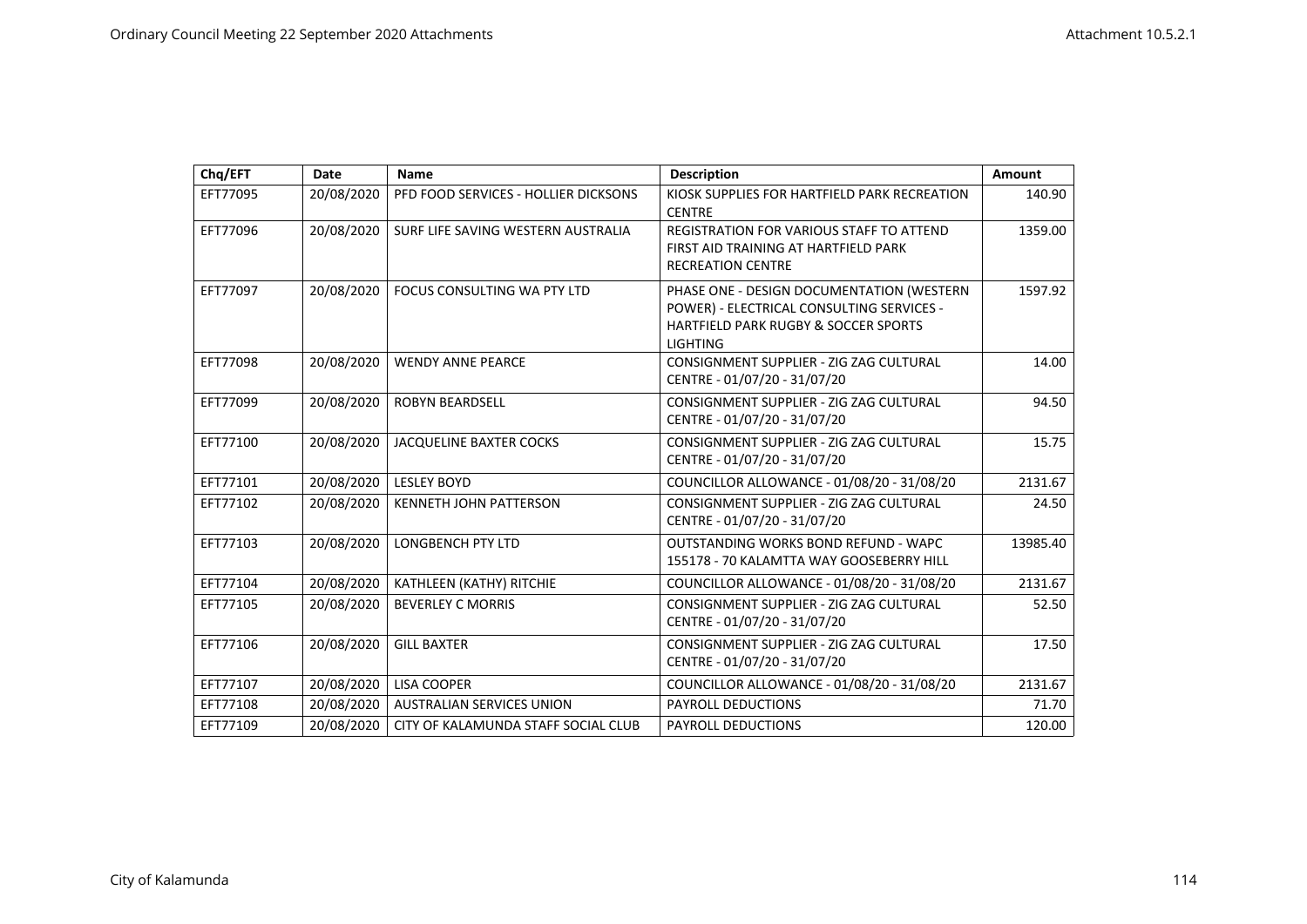| Chq/EFT  | Date       | <b>Name</b>                               | <b>Description</b>                             | Amount    |
|----------|------------|-------------------------------------------|------------------------------------------------|-----------|
| EFT77110 | 20/08/2020 | <b>AUSTRALIA POST</b>                     | POSTAL EXPENSES / COUNTER BILLPAY              | 29082.78  |
|          |            |                                           | <b>TRANSACTION FEES</b>                        |           |
| EFT77111 | 20/08/2020 | <b>BUNNINGS BUILDING SUPPLIES</b>         | HARDWARE SUPPLIES FOR VARIOUS LOCATIONS        | 233.47    |
| EFT77112 | 20/08/2020 | NAPA - A DIVISION OF GPC ASIA PACIFIC     | PLANT / VEHICLE PARTS                          | 713.35    |
|          |            | PTY LTD                                   |                                                |           |
| EFT77113 | 20/08/2020 | LANDGATE                                  | LAND ENQUIRIES FOR VARIOUS LOCATIONS           | 80.10     |
| EFT77114 | 20/08/2020 | KALAMUNDA AUTO ELECTRICS                  | PLANT / VEHICLE PARTS                          | 1056.00   |
| EFT77115 | 20/08/2020 | KALAMUNDA TOYOTA                          | PLANT / VEHICLE PARTS                          | 125.75    |
| EFT77116 | 20/08/2020 | <b>MAXWELL ROBINSON &amp; PHELPS PEST</b> | PEST CONTROL SERVICES AT HISTORY VILLAGE       | 195.00    |
|          |            | MANAGEMENT (MRP)                          |                                                |           |
| EFT77117 | 20/08/2020 | <b>TELSTRA CORPORATION</b>                | <b>TELEPHONE EXPENSES</b>                      | 101739.45 |
| EFT77118 | 20/08/2020 | <b>LANDGATE - VALUATIONS</b>              | <b>GROSS RENTAL VALUATION FEES FOR VARIOUS</b> | 3223.41   |
|          |            |                                           | <b>LOCATIONS</b>                               |           |
| EFT77119 | 20/08/2020 | <b>WALKERS HARDWARE (MITRE 10)</b>        | <b>HARDWARE SUPPLIES</b>                       | 181.21    |
| EFT77120 | 20/08/2020 | MCKAY EARTHMOVING PTY LTD                 | PLANT EQUIPMENT AND OPERATOR HIRE FOR          | 16190.34  |
|          |            |                                           | <b>VARIOUS LOCATIONS</b>                       |           |
| EFT77121 | 20/08/2020 | <b>BORAL CONSTRUCTION MATERIALS GROUP</b> | ROAD MATERIALS FOR VARIOUS LOCATIONS           | 368.83    |
| EFT77122 | 20/08/2020 | <b>VODAFONE HUTCHISON AUSTRALIA PTY</b>   | <b>COMMUNICATION EXPENSES FOR FIRE</b>         | 30.23     |
|          |            | <b>LTD</b>                                | <b>PREVENTION SERVICES - AUGUST 2020</b>       |           |
| EFT77123 | 20/08/2020 | <b>FASTA COURIERS</b>                     | <b>COURIER FEES</b>                            | 518.33    |
| EFT77124 | 20/08/2020 | <b>BCITF</b>                              | LEVY FEE - JULY 2020                           | 5514.04   |
| EFT77125 | 20/08/2020 | THE WATERSHED WATER SYSTEMS               | <b>RETICULATION PARTS FOR VARIOUS RESERVES</b> | 1402.09   |
| EFT77126 | 20/08/2020 | <b>MAJOR MOTORS PTY LTD</b>               | PLANT / VEHICLE PARTS                          | 101.66    |
| EFT77127 | 20/08/2020 | <b>ALSCO LINEN SERVICE</b>                | LINEN HIRE / LAUNDRY SERVICES / CLEANING       | 22.45     |
|          |            |                                           | <b>SUPPLIES</b>                                |           |
| EFT77128 | 20/08/2020 | <b>BRADOCK PODIATRY SERVICES PTY LTD</b>  | PODIATRY SERVICES AT JACK HEALEY CENTRE        | 1096.40   |
| EFT77129 | 20/08/2020 | <b>LINDLEY CONTRACTING</b>                | PLUMBING REPAIRS / MAINTENANCE FOR VARIOUS     | 2288.00   |
|          |            |                                           | <b>LOCATIONS</b>                               |           |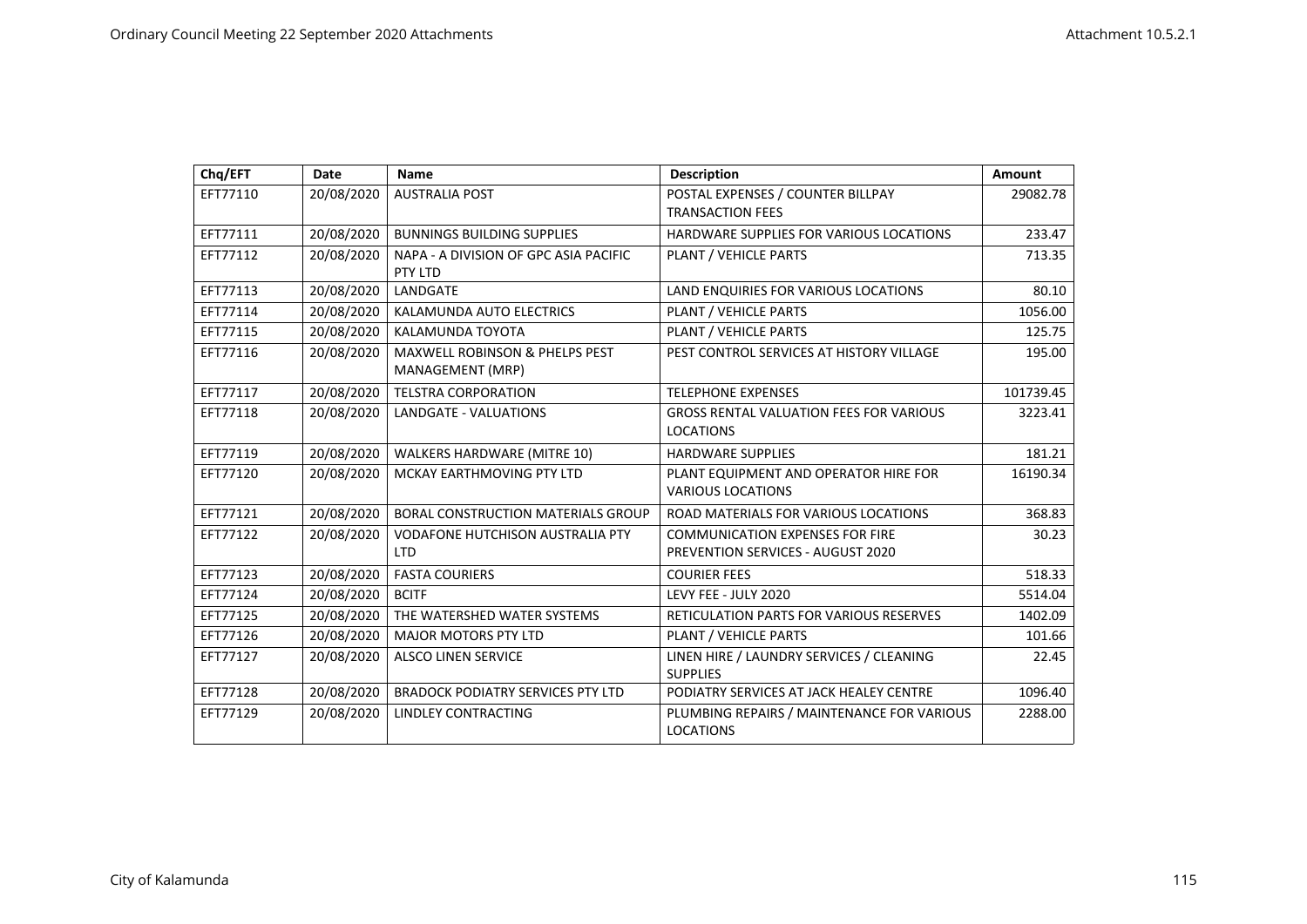| Chq/EFT  | <b>Date</b> | <b>Name</b>                                               | <b>Description</b>                                                                                          | Amount    |
|----------|-------------|-----------------------------------------------------------|-------------------------------------------------------------------------------------------------------------|-----------|
| EFT77130 | 20/08/2020  | <b>SYNERGY</b>                                            | <b>POWER CHARGES</b>                                                                                        | 147252.54 |
| EFT77131 | 20/08/2020  | <b>ALINTA ENERGY</b>                                      | <b>GAS CHARGES</b>                                                                                          | 1006.85   |
| EFT77132 | 20/08/2020  | <b>GRONBEK SECURITY</b>                                   | SECURITY KEY SERVICES TO VARIOUS LOCATIONS                                                                  | 2007.72   |
| EFT77133 | 20/08/2020  | <b>BGC ASPHALT</b>                                        | ROAD MATERIALS FOR VARIOUS LOCATIONS                                                                        | 2045.33   |
| EFT77134 | 20/08/2020  | DORMAKABA AUSTRALIA PTY LTD                               | DOOR MAINTENANCE TO DOOR AT FORRESTFIELD<br><b>LIBRARY</b>                                                  | 198.00    |
| EFT77135 | 20/08/2020  | MILPRO WA (INCORPORATING HILL TOP<br>TROPHIES)            | SUPPLY OF NAME BADGES FOR VARIOUS STAFF                                                                     | 41.25     |
| EFT77136 | 20/08/2020  | <b>BRICK CONCEPTS</b>                                     | CROSSOVER MAINTENANCE / REPAIRS FOR HALE<br><b>ROAD FORRESTFIELD</b>                                        | 495.00    |
| EFT77137 | 20/08/2020  | <b>JOHN GIARDINA</b>                                      | COUNCILLOR ALLOWANCE - 01/08/20 - 31/08/20                                                                  | 2131.67   |
| EFT77138 | 20/08/2020  | <b>GEOFF STALLARD</b>                                     | COUNCILLOR ALLOWANCE - 01/08/20 - 31/08/20                                                                  | 2131.67   |
| EFT77139 | 20/08/2020  | AIR LIQUIDE WA PTY LTD                                    | SUPPLY OF GAS CYLINDER REFILLS AND RENTAL<br><b>FEES</b>                                                    | 165.74    |
| EFT77140 | 20/08/2020  | KALAMUNDA & DISTRICTS HISTORICAL<br><b>SOCIETY</b>        | CONSIGNMENT SUPPLIER - ZIG ZAG CULTURAL<br>CENTRE - 01/07/20 - 31/07/20                                     | 107.10    |
| EFT77141 | 20/08/2020  | <b>CITY OF CANNING</b>                                    | KALAMUNDA CONTRIBUTION TO DETAILED<br>WEBSITE HOSTING AND MAINTENANCE PAYMENT<br><b>FOR LINK WA WEBSITE</b> | 440.00    |
| EFT77142 | 20/08/2020  | <b>BOLLIG DESIGN GROUP</b>                                | ARCHITECTURAL SERVICES FOR THE KALAMUNDA<br><b>COMMUNITY CENTRE</b>                                         | 3998.50   |
| EFT77143 | 20/08/2020  | KALAMUNDA VOLUNTEER BUSHFIRE<br><b>BRIGADE</b>            | REIMBURSEMENT COSTS FOR VOLUNTEER<br><b>BUSHFIRE BRIGADE</b>                                                | 516.45    |
| EFT77144 | 20/08/2020  | OCE CORPORATE PTY LTD - OFFICE<br><b>CLEANING EXPERTS</b> | CLEANING SERVICES / CONSUMABLES FOR VARIOUS<br><b>LOCATIONS</b>                                             | 1761.69   |
| EFT77145 | 20/08/2020  | ENVIRONMENTAL HEALTH AUSTRALIA (WA)<br><b>INC</b>         | FOODSAFE ONLINE SUBSCRIPTION FOR CITY OF<br>KALAMUNDA - 01/07/20 - 30/06/21                                 | 550.00    |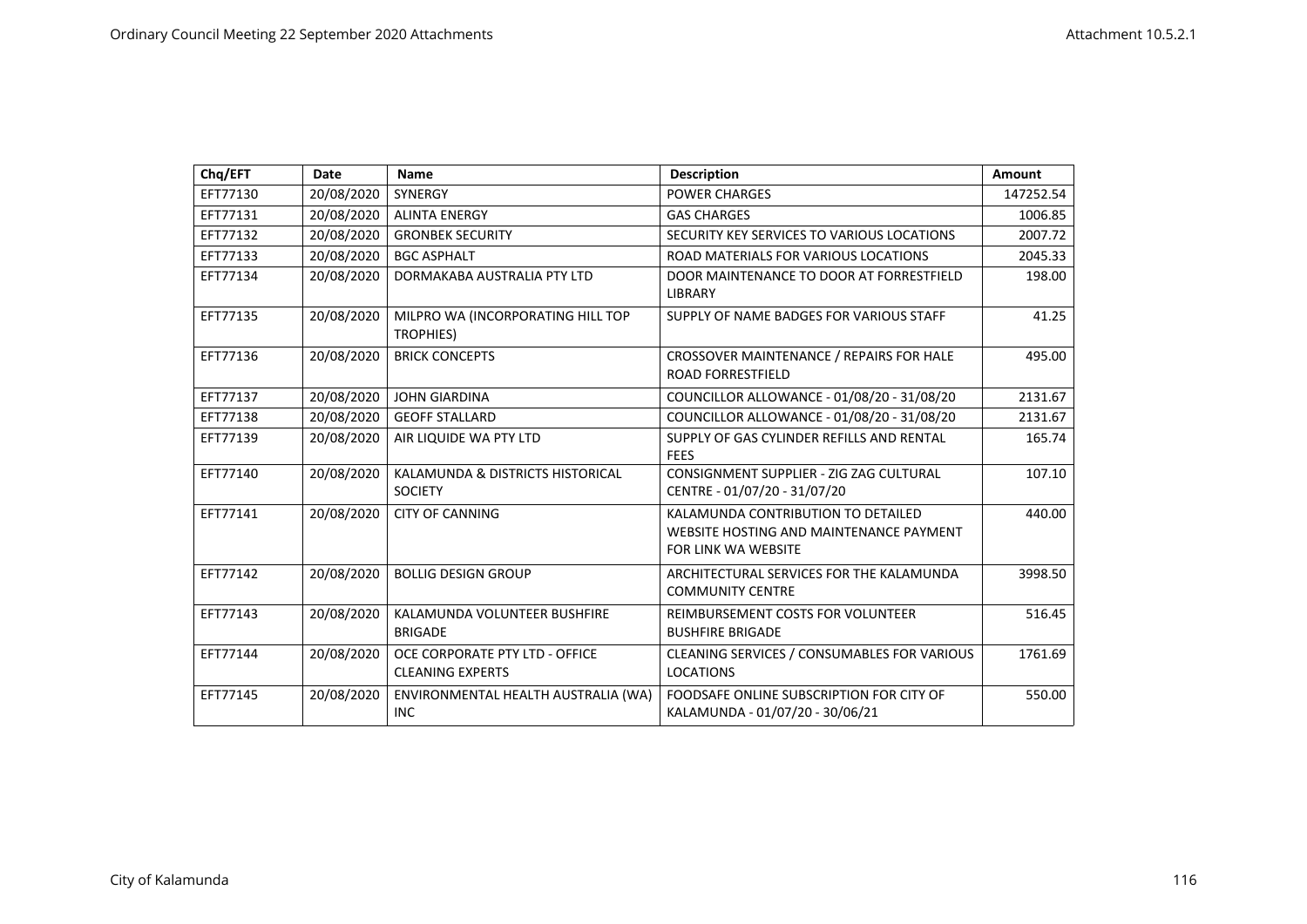| Chq/EFT  | Date       | Name                                                                              | <b>Description</b>                                                                                      | Amount   |
|----------|------------|-----------------------------------------------------------------------------------|---------------------------------------------------------------------------------------------------------|----------|
| EFT77146 | 20/08/2020 | HELEN ARMSTRONG & ASSOCIATES (T/AS<br><b>WAXING LYRICAL CANDLES)</b>              | CONSIGNMENT SUPPLIER - ZIG ZAG CULTURAL<br>CENTRE - 01/07/20 - 31/07/20                                 | 65.80    |
| EFT77147 | 20/08/2020 | <b>TOTAL EDEN PTY LTD</b>                                                         | SUPPLY RETICULATION AND ASSOCIATED<br><b>MATERIALS FOR VARIOUS LOCATIONS</b>                            | 2014.18  |
| EFT77148 | 20/08/2020 | <b>HAWLEY'S BOBCAT SERVICE</b>                                                    | PLANT EQUIPMENT AND OPERATOR HIRE FOR<br><b>VARIOUS LOCATIONS</b>                                       | 6191.40  |
| EFT77149 | 20/08/2020 | WILD SEASONS FLOWERS PTY LTD                                                      | <b>FLOWER ARRANGEMENTS</b>                                                                              | 50.00    |
| EFT77150 | 20/08/2020 | WA HINO SALES & SERVICE                                                           | PLANT / VEHICLE PARTS                                                                                   | 457.33   |
| EFT77151 | 20/08/2020 | <b>SCANLAN SURVEYS PTY LTD</b>                                                    | SURVEYING SERVICES - INTEREST ONLY DEPOSITED<br>PLAN - EASEMENT - KALAMUNDA ROAD HIGH<br><b>WYCOMBE</b> | 1196.80  |
| EFT77152 | 20/08/2020 | <b>ANNA HAMERSLEY</b>                                                             | CONSIGNMENT SUPPLIER - ZIG ZAG CULTURAL<br>CENTRE - 01/07/20 - 31/07/20                                 | 7.00     |
| EFT77153 | 20/08/2020 | <b>JOANNE LEITH</b>                                                               | CONSIGNMENT SUPPLIER - ZIG ZAG CULTURAL<br>CENTRE - 01/07/20 - 31/07/20                                 | 35.00    |
| EFT77154 | 20/08/2020 | <b>HILL TOP GROUP PTY</b>                                                         | CONTRACTOR BUILDING MAINTENANCE FOR<br><b>VARIOUS BUILDINGS</b>                                         | 297.66   |
| EFT77155 | 20/08/2020 | <b>BUILDING COMMISSION - DEPARTMENT OF</b><br>MINES, INDUSTRY REGULATION & SAFETY | <b>BUILDING LEVY - JULY 20020</b>                                                                       | 12632.70 |
| EFT77156 | 20/08/2020 | HAYS SPECIALIST RECRUITMENT<br>(AUSTRALIA) PTY LTD                                | HIRE OF TEMPORARY STAFF FOR ADMIN / DEPOT                                                               | 6459.90  |
| EFT77157 | 20/08/2020 | <b>CLAIRE MERIEL WARE &amp; ALAN JAMES</b><br><b>WARE</b>                         | <b>RATES REFUND</b>                                                                                     | 17480.00 |
| EFT77158 | 20/08/2020 | SUSAN (SUE) BILICH                                                                | COUNCILLOR ALLOWANCE - 01/08/20 - 31/08/20                                                              | 2131.67  |
| EFT77159 | 20/08/2020 | KANYANA WILDLIFE REHABILITION CENTRE<br>INC.                                      | CONSIGNMENT SUPPLIER - ZIG ZAG CULTURAL<br>CENTRE - 01/07/20 - 31/07/20                                 | 437.60   |
| EFT77160 | 20/08/2020 | DEPARTMENT OF TRANSPORT                                                           | DISCLOSURE OF INFORMATION FEES - ELECTRONIC<br><b>SEARCHES</b>                                          | 278.80   |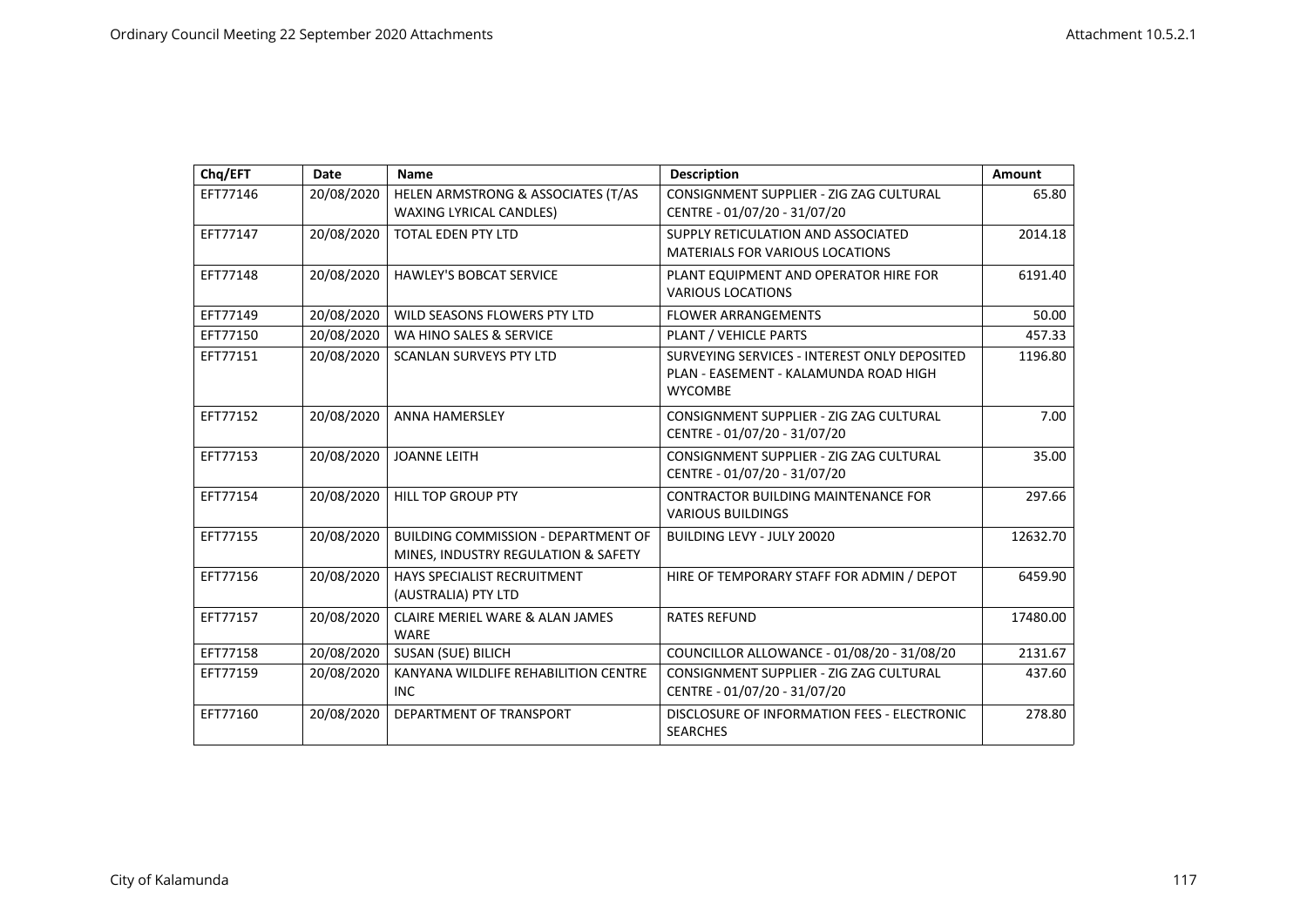| Chq/EFT  | <b>Date</b> | <b>Name</b>                                  | <b>Description</b>                              | Amount   |
|----------|-------------|----------------------------------------------|-------------------------------------------------|----------|
| EFT77161 | 20/08/2020  | PETER CLARK - PIANO TUNER                    | MAINTENANCE / REPAIRS TO PIANOS IN VARIOUS      | 350.00   |
|          |             |                                              | <b>LOCATIONS</b>                                |          |
| EFT77162 | 20/08/2020  | <b>BROOKE O'DONNELL</b>                      | COUNCILLOR ALLOWANCE - 01/08/20 - 31/08/20      | 2131.67  |
| EFT77163 | 20/08/2020  | MIRACLE RECREATION EQUIPMENT                 | PLAYGROUND REPAIRS & MAINTENANCE AT PETER       | 231.00   |
|          |             |                                              | <b>HEGNEY RESERVE</b>                           |          |
| EFT77164 | 20/08/2020  | <b>MARGARET THOMAS</b>                       | COUNCILLOR ALLOWANCE - 01/08/20 - 31/08/20      | 8071.09  |
| EFT77165 | 20/08/2020  | ELECTRICITY NETWORKS CORP T/A                | SUPPLY AND INSTALL NEW LED STREET LIGHTING AS   | 9543.00  |
|          |             | <b>WESTERN POWER</b>                         | PER QUOTE #MP190120 FOR ADDED SECURITY AND      |          |
|          |             |                                              | LIGHTING AT THE INTERSECTIONS OF MAIDA VALE     |          |
|          |             |                                              | <b>RD &amp; NEWBURN RD HIGH WYCOMBE</b>         |          |
| EFT77166 | 20/08/2020  | <b>WOOLWORTHS GROUP LIMITED</b>              | <b>GROCERY SUPPLIES</b>                         | 1135.60  |
| EFT77167 | 20/08/2020  | FORRESTFIELD TENNIS CLUB (INC)               | FORRESTFIELD TENNIS CLUB HIRE FEES FROM         | 32.00    |
|          |             |                                              | HARTFIELD PARK RECREATION CENTRE - 01/07/20 -   |          |
|          |             |                                              | 31/07/20                                        |          |
| EFT77168 | 20/08/2020  | <b>EASTERN REGION SECURITY</b>               | SECURITY SERVICES TO VARIOUS LOCATIONS          | 1760.00  |
| EFT77169 | 20/08/2020  | <b>GLENDA DAWN CHARLTON (PODIATRY)</b>       | PODIATRY SERVICES AT JACK HEALEY CENTRE         | 632.05   |
| EFT77170 | 20/08/2020  | <b>CASTLEDINE &amp; CASTLEDINE DESIGNERS</b> | <b>EXPLORATION OF BRANDING &amp; DESIGN FOR</b> | 2750.00  |
|          |             |                                              | KALAMUNDA PERFORMING ARTS CENTRE                |          |
| EFT77171 | 20/08/2020  | JACKSON MCDONALD LAWYERS                     | <b>LEGAL EXPENSES</b>                           | 4070.00  |
| EFT77172 | 20/08/2020  | <b>TOM CAIRNS</b>                            | CONSIGNMENT SUPPLIER - ZIG ZAG CULTURAL         | 12.60    |
|          |             |                                              | CENTRE - 01/07/20 - 31/07/20                    |          |
| EFT77173 | 20/08/2020  | <b>SHIRLEY SPENCER</b>                       | CONSIGNMENT SUPPLIER - ZIG ZAG CULTURAL         | 147.00   |
|          |             |                                              | CENTRE - 01/07/20 - 31/07/20                    |          |
| EFT77174 | 20/08/2020  | <b>ROSE SMART</b>                            | <b>MAINTAIN ROSE BEDS AT VARIOUS LOCATIONS</b>  | 890.75   |
| EFT77175 | 20/08/2020  | DRAINFLOW SERVICES PTY LTD                   | CLEANING / MAINTAINING STORM WATER DRAINS       | 22538.45 |
| EFT77176 | 20/08/2020  | <b>ANNE O'LEARY</b>                          | CONSIGNMENT SUPPLIER - ZIG ZAG CULTURAL         | 49.70    |
|          |             |                                              | CENTRE - 01/07/20 - 31/07/20                    |          |
| EFT77177 | 20/08/2020  | <b>DYLAN O'CONNOR</b>                        | COUNCILLOR ALLOWANCE - 01/08/20 - 31/08/20      | 3438.50  |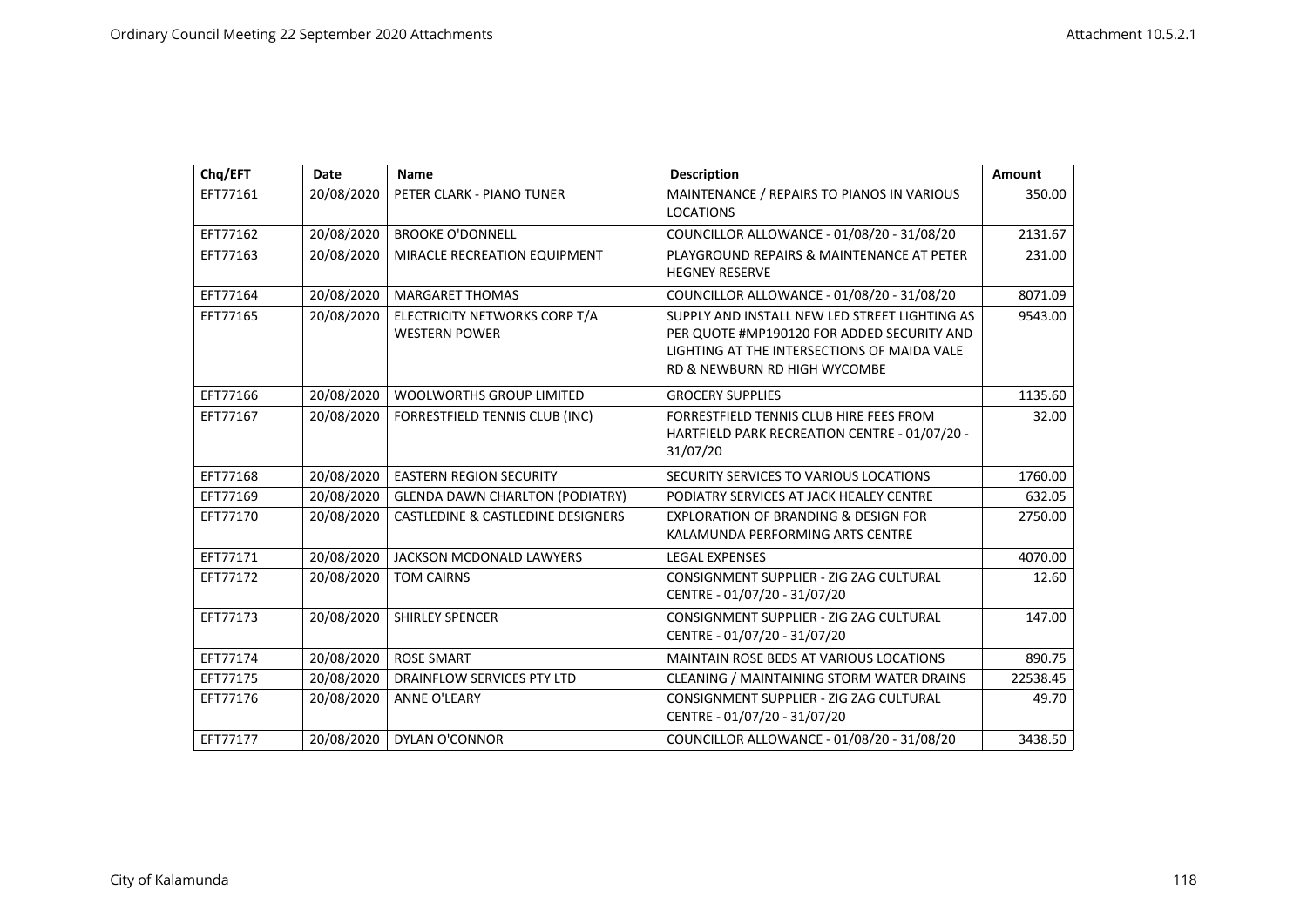| Chq/EFT  | Date       | <b>Name</b>                          | <b>Description</b>                                                                                       | Amount   |
|----------|------------|--------------------------------------|----------------------------------------------------------------------------------------------------------|----------|
| EFT77178 | 20/08/2020 | <b>GUMNUTS &amp; LAVENDER</b>        | CONSIGNMENT SUPPLIER - ZIG ZAG CULTURAL<br>CENTRE - 01/07/20 - 31/07/20                                  | 8.40     |
| EFT77179 | 20/08/2020 | <b>OFFICEWORKS MIDLAND</b>           | <b>OFFICE / STATIONERY SUPPLIES</b>                                                                      | 64.23    |
| EFT77180 | 20/08/2020 | ARTHUR CALDERWOOD                    | REFUND OF ENTRY FEES PAID AT WALLISTON<br><b>TRANSFER STATION</b>                                        | 44.00    |
| EFT77181 | 20/08/2020 | <b>NANCY GILLESPIE</b>               | CONSIGNMENT SUPPLIER - ZIG ZAG CULTURAL<br>CENTRE - 01/07/20 - 31/07/20                                  | 7.00     |
| EFT77182 | 20/08/2020 | <b>BEAVER TREE SERVICES</b>          | <b>GENERAL TREE SERVICES / UNDER POWERLINES</b><br>PRUNING FOR VARIOUS LOCATIONS                         | 14531.00 |
| EFT77183 | 20/08/2020 | <b>WEST-SURE GROUP PTY LTD</b>       | CASH IN TRANSIT - JULY 2020                                                                              | 1404.70  |
| EFT77184 | 20/08/2020 | <b>DONNA JEBB</b>                    | CONSIGNMENT SUPPLIER - ZIG ZAG CULTURAL<br>CENTRE - 01/07/20 - 31/07/20                                  | 3.15     |
| EFT77185 | 20/08/2020 | <b>JARROD WINTER</b>                 | PART 12 MONTH MEMBERSHIP REFUND DUE TO<br>HWRC 24/7 GYM CLOSING DUE TO COVID-19 -<br><b>MEMBER #5333</b> | 335.10   |
| EFT77186 | 20/08/2020 | <b>KARIN HOTCHKIN</b>                | CONSIGNMENT SUPPLIER - ZIG ZAG CULTURAL<br>CENTRE - 01/07/20 - 31/07/20                                  | 52.50    |
| EFT77187 | 20/08/2020 | <b>ALISON MULCAHY</b>                | CONSIGNMENT SUPPLIER - ZIG ZAG CULTURAL<br>CENTRE - 01/07/20 - 31/07/20                                  | 44.10    |
| EFT77188 | 20/08/2020 | THE PETAL PRESS                      | CONSIGNMENT SUPPLIER - ZIG ZAG CULTURAL<br>CENTRE - 01/07/20 - 31/07/20                                  | 41.02    |
| EFT77189 | 20/08/2020 | CLAIRE O'NEILL - CLAIRE'S EMBROIDERY | CONSIGNMENT SUPPLIER - ZIG ZAG CULTURAL<br>CENTRE - 01/07/20 - 31/07/20                                  | 78.40    |
| EFT77190 | 20/08/2020 | <b>LINDA STONES</b>                  | CONSIGNMENT SUPPLIER - ZIG ZAG CULTURAL<br>CENTRE - 01/07/20 - 31/07/20                                  | 102.90   |
| EFT77191 | 20/08/2020 | PETER FALCONER                       | CONSIGNMENT SUPPLIER - ZIG ZAG CULTURAL<br>CENTRE - 01/07/20 - 31/07/20                                  | 4.20     |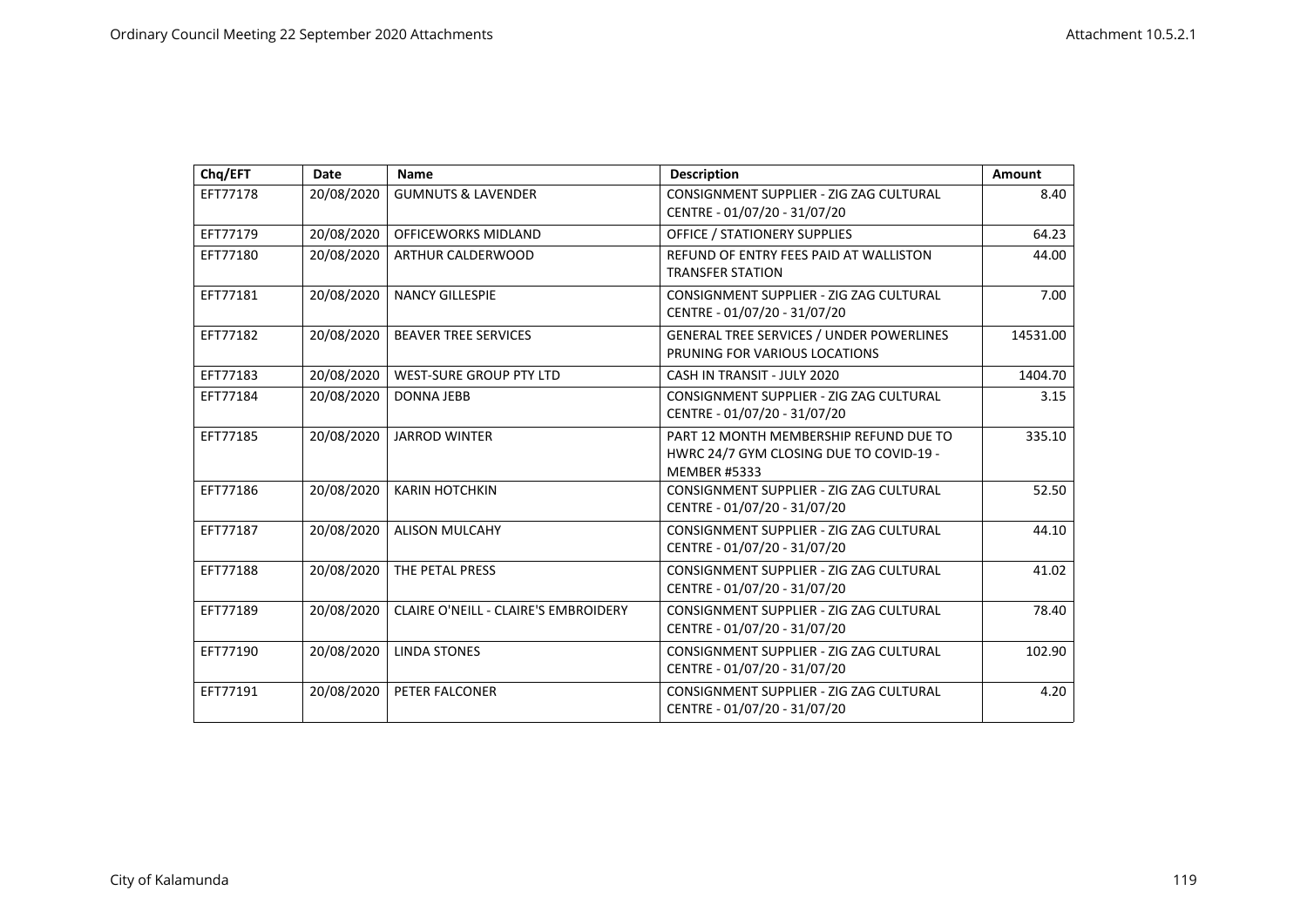| Chq/EFT  | Date       | <b>Name</b>                                              | <b>Description</b>                                                                                                                     | Amount  |
|----------|------------|----------------------------------------------------------|----------------------------------------------------------------------------------------------------------------------------------------|---------|
| EFT77192 | 20/08/2020 | <b>JANICE PITTMAN</b>                                    | CONSIGNMENT SUPPLIER - ZIG ZAG CULTURAL<br>CENTRE - 01/07/20 - 31/07/20                                                                | 11.55   |
| EFT77193 | 20/08/2020 | <b>JANELLE SEWELL</b>                                    | COUNCILLOR ALLOWANCE - 01/08/20 - 31/08/20                                                                                             | 2131.67 |
| EFT77194 | 20/08/2020 | <b>MARY FORWARD</b>                                      | CONSIGNMENT SUPPLIER - ZIG ZAG CULTURAL<br>CENTRE - 01/07/20 - 31/07/20                                                                | 89.25   |
| EFT77195 | 20/08/2020 | <b>FOXTEL</b>                                            | <b>MONTHLY SUBSCRIPTION FEE</b>                                                                                                        | 210.00  |
| EFT77196 | 20/08/2020 | HANDS-ON INFECTION CONTROL                               | <b>HEPATITIS VACCINATION SUPPLIES FOR STAFF</b><br><b>MEMBERS</b>                                                                      | 382.32  |
| EFT77197 | 20/08/2020 | <b>MARY CANNON</b>                                       | COUNCILLOR ALLOWANCE - 01/08/20 - 31/08/20                                                                                             | 2131.67 |
| EFT77198 | 20/08/2020 | <b>KALAMUNDA ELECTRICS</b>                               | ELECTRICAL REPAIRS / MAINTENANCE FOR VARIOUS<br><b>LOCATIONS</b>                                                                       | 2451.96 |
| EFT77199 | 20/08/2020 | THE ARTFUL FLOWE - FELICIA LOWE                          | CONSIGNMENT SUPPLIER - ZIG ZAG CULTURAL<br>CENTRE - 01/07/20 - 31/07/20                                                                | 130.55  |
| EFT77200 | 20/08/2020 | AAAC TOWING PTY LTD                                      | <b>TOWING SERVICES FEES</b>                                                                                                            | 165.00  |
| EFT77201 | 20/08/2020 | <b>DAVID GREEN</b>                                       | CONSIGNMENT SUPPLIER - ZIG ZAG CULTURAL<br>CENTRE - 01/07/20 - 31/07/20                                                                | 66.43   |
| EFT77202 | 20/08/2020 | <b>CATHERINE DANIELS</b>                                 | REIMBURSEMENT OF VARIOUS GOODS FOR<br>CATERING & KITCHEN SUPPLIES AT KALAMUNDA<br>PERFORMING ARTS CENTRE                               | 226.39  |
| EFT77203 | 20/08/2020 | ASHJAD PTY LTD T/A CUROST MILK SUPPLY                    | MILK SUPPLY FOR ADMINISTRATION CENTRE                                                                                                  | 217.24  |
| EFT77204 | 20/08/2020 | <b>MAVIS PASKULICH</b>                                   | CONSIGNMENT SUPPLIER - ZIG ZAG CULTURAL<br>CENTRE - 01/07/20 - 31/07/20                                                                | 121.80  |
| EFT77205 | 20/08/2020 | <b>CAMERON BLAIR</b>                                     | COUNCILLOR ALLOWANCE - 01/08/20 - 31/08/20                                                                                             | 2131.67 |
| EFT77206 | 20/08/2020 | CHUN YU CHARLES LAM                                      | PART DOG STERILIZATION REFUND - TAG<br>NO.DL05756                                                                                      | 150.00  |
| EFT77207 | 20/08/2020 | TALIS CONSULTANTS PTY LTD ATF TALIS<br><b>UNIT TRUST</b> | DAWSON AVENUE & PIONEER PARK RFQ -<br>PREPARATION OF SCOPE OF WORKS FOR SAOP &<br>DSI AND SUMMARY OF WORKS COMPLETED TO<br><b>DATE</b> | 1045.00 |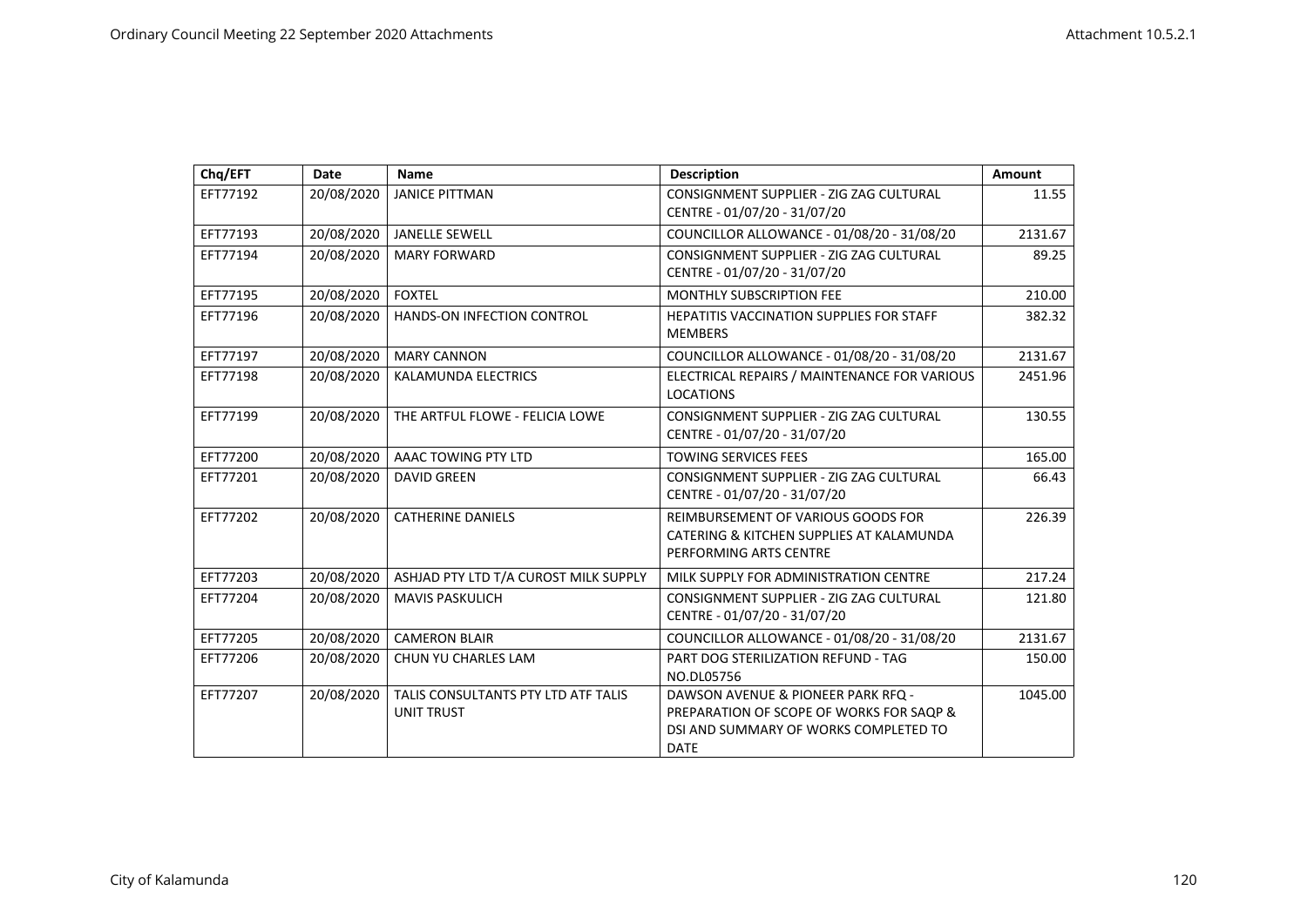| Chq/EFT  | Date       | <b>Name</b>                          | <b>Description</b>                                                                     | Amount   |
|----------|------------|--------------------------------------|----------------------------------------------------------------------------------------|----------|
| EFT77208 | 20/08/2020 | OFF PEN PUBLISHING - BETH BAKER      | CONSIGNMENT SUPPLIER - ZIG ZAG CULTURAL<br>CENTRE - 01/07/20 - 31/07/20                | 46.20    |
| EFT77209 | 20/08/2020 | <b>BALLIGART - HELEN LOCK</b>        | CONSIGNMENT SUPPLIER - ZIG ZAG CULTURAL<br>CENTRE - 01/07/20 - 31/07/20                | 44.80    |
| EFT77210 | 20/08/2020 | PETER WEBB                           | CONSIGNMENT SUPPLIER - ZIG ZAG CULTURAL<br>CENTRE - 01/07/20 - 31/07/20                | 9.03     |
| EFT77211 | 20/08/2020 | LINDAS BOOKS / ROLEYSTONE COURIER    | CONSIGNMENT SUPPLIER - ZIG ZAG CULTURAL<br>CENTRE - 01/07/20 - 31/07/20                | 18.90    |
| EFT77212 | 20/08/2020 | <b>BRENDAS CLAY CRAFT</b>            | CONSIGNMENT SUPPLIER - ZIG ZAG CULTURAL<br>CENTRE - 01/07/20 - 31/07/20                | 85.47    |
| EFT77213 | 20/08/2020 | <b>IRENE YOUNG</b>                   | CONSIGNMENT SUPPLIER - ZIG ZAG CULTURAL<br>CENTRE - 01/07/20 - 31/07/20                | 11.20    |
| EFT77214 | 20/08/2020 | <b>SUNOBHA NAIR BAJAJ</b>            | PART DOG STERILIZATION REFUND - TAG<br>NO.2001510                                      | 30.00    |
| EFT77215 | 20/08/2020 | NICKY WINTER - KASZAZZ IN KALAMUNDA  | CONSIGNMENT SUPPLIER - ZIG ZAG CULTURAL<br>CENTRE - 01/07/20 - 31/07/20                | 47.25    |
| EFT77216 | 20/08/2020 | THE LUCKY CHARM                      | NEWSPAPERS / MAGAZINES SUPPLIES FOR VARIOUS<br><b>LOCATIONS</b>                        | 67.87    |
| EFT77217 | 20/08/2020 | <b>HERB &amp; ESSENCE</b>            | CONSIGNMENT SUPPLIER - ZIG ZAG CULTURAL<br>CENTRE - 01/07/20 - 31/07/20                | 24.50    |
| EFT77218 | 20/08/2020 | <b>LINDA STANLEY</b>                 | CONSIGNMENT SUPPLIER - ZIG ZAG CULTURAL<br>CENTRE - 01/07/20 - 31/07/20                | 36.75    |
| EFT77219 | 20/08/2020 | ROSEMARY (ROSE) HANCOCK              | CONSIGNMENT SUPPLIER - ZIG ZAG CULTURAL<br>CENTRE - 01/07/20 - 31/07/20                | 6.86     |
| EFT77220 | 20/08/2020 | AUS CHILL TECHNICAL SERVICES PTY LTD | SUPPLY AIR CONDITIONING REPAIRS AND<br>INSTALLATION TO VARIOUS LOCATIONS               | 8082.40  |
| EFT77221 | 20/08/2020 | <b>MARKET CREATIONS</b>              | <b>MARKETING &amp; TECHNOLOGY SERVICE FEES &amp;</b><br>MONTHLY CLOUD HOSTING SERVICES | 28876.60 |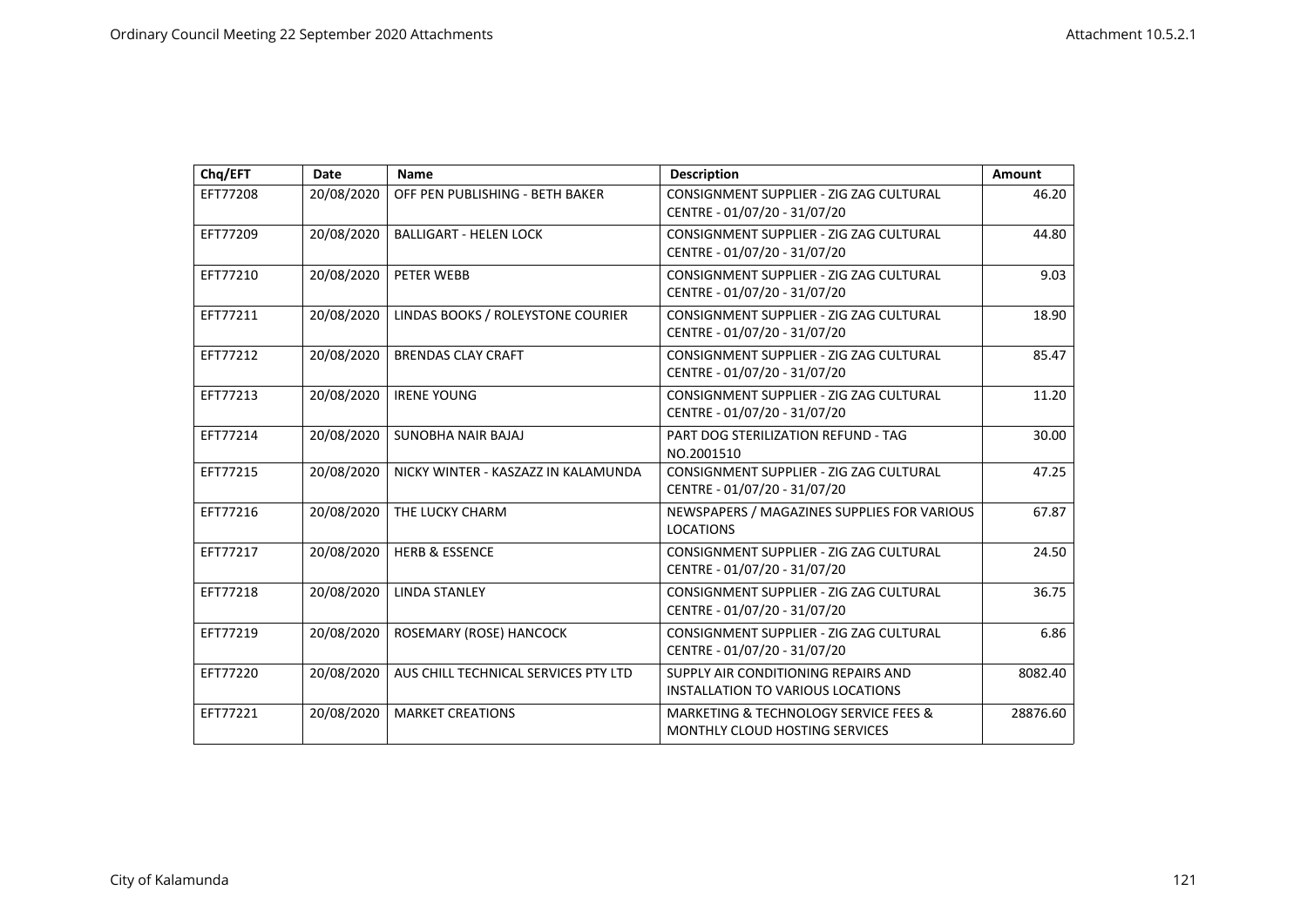| Chq/EFT  | Date       | <b>Name</b>                                                       | <b>Description</b>                                                                                                                                    | Amount   |
|----------|------------|-------------------------------------------------------------------|-------------------------------------------------------------------------------------------------------------------------------------------------------|----------|
| EFT77222 | 20/08/2020 | <b>BICKLEY VALLEY COTTAGE</b>                                     | CONSIGNMENT SUPPLIER - ZIG ZAG CULTURAL<br>CENTRE - 01/07/20 - 31/07/20                                                                               | 20.65    |
| EFT77223 | 20/08/2020 | <b>TREASURES OF AUSTRALIA</b>                                     | CONSIGNMENT SUPPLIER - ZIG ZAG CULTURAL<br>CENTRE - 01/07/20 - 31/07/20                                                                               | 66.36    |
| EFT77224 | 20/08/2020 | BRETT DAVID INVESTMENTS PTY LTD T/A<br><b>SUCCESSFUL PROJECTS</b> | PROJECT MANAGEMENT SERVICES FOR<br>KALAMUNDA COMMUNITY CENTRE - JULY 2020                                                                             | 6858.88  |
| EFT77225 | 20/08/2020 | <b>ENTIRE FIRE MANAGEMENT</b>                                     | FIREBREAK MAINTENANCE AT VARIOUS LOCATIONS                                                                                                            | 2621.08  |
| EFT77226 | 20/08/2020 | <b>SALLY EDMONDS ART</b>                                          | CONSIGNMENT SUPPLIER - ZIG ZAG CULTURAL<br>CENTRE - 01/07/20 - 31/07/20                                                                               | 67.20    |
| EFT77227 | 20/08/2020 | TERRI HILL T/A ABLAZE GLASS STUDIO                                | CONSIGNMENT SUPPLIER - ZIG ZAG CULTURAL<br>CENTRE - 01/07/20 - 31/07/20                                                                               | 42.00    |
| EFT77228 | 20/08/2020 | <b>DOWSING GROUP PTY LTD</b>                                      | SUPPLY AND LAY CONCRETE PATHWAYS AT<br><b>VARIOUS LOCATIONS</b>                                                                                       | 29118.92 |
| EFT77229 | 20/08/2020 | <b>BROOK &amp; MARSH PTY LTD</b>                                  | PROFESSIONAL SERVICES - LOT 308 NARDINE CLOSE<br>- SKETCH                                                                                             | 385.00   |
| EFT77230 | 20/08/2020 | <b>JACKIE WHITEHEAD</b>                                           | CONSIGNMENT SUPPLIER - ZIG ZAG CULTURAL<br>CENTRE - 01/07/20 - 31/07/20                                                                               | 21.00    |
| EFT77231 | 20/08/2020 | <b>ALASTAIR TAYLOR</b>                                            | CONSIGNMENT SUPPLIER - ZIG ZAG CULTURAL<br>CENTRE - 01/07/20 - 31/07/20                                                                               | 36.54    |
| EFT77232 | 20/08/2020 | SYLVANA DOUGLAS                                                   | CONSIGNMENT SUPPLIER - ZIG ZAG CULTURAL<br>CENTRE - 01/07/20 - 31/07/20                                                                               | 2.80     |
| EFT77233 | 20/08/2020 | TRUSTEE FOR THE MELSOM FAMILY TRUST                               | REVIEW MINUTES FOR DAC MEETING 02/04/2020<br>REVIEW AGENDA ITEM 27/02/2020 ATTEND DRP<br>MEETING 02/04/2020 REVIEW MINUTES FROM<br>MEETING 09/04/2020 | 950.00   |
| EFT77234 | 20/08/2020 | BELGRAVIA HEALTH & LEISURE GROUP PTY<br><b>LTD</b>                | <b>QUARTERLY PAYMENT APRIL TO JUNE 2020 AS PER</b><br>MANAGEMENT AGREEMENT (INT19/17B69DA7)                                                           | 59508.90 |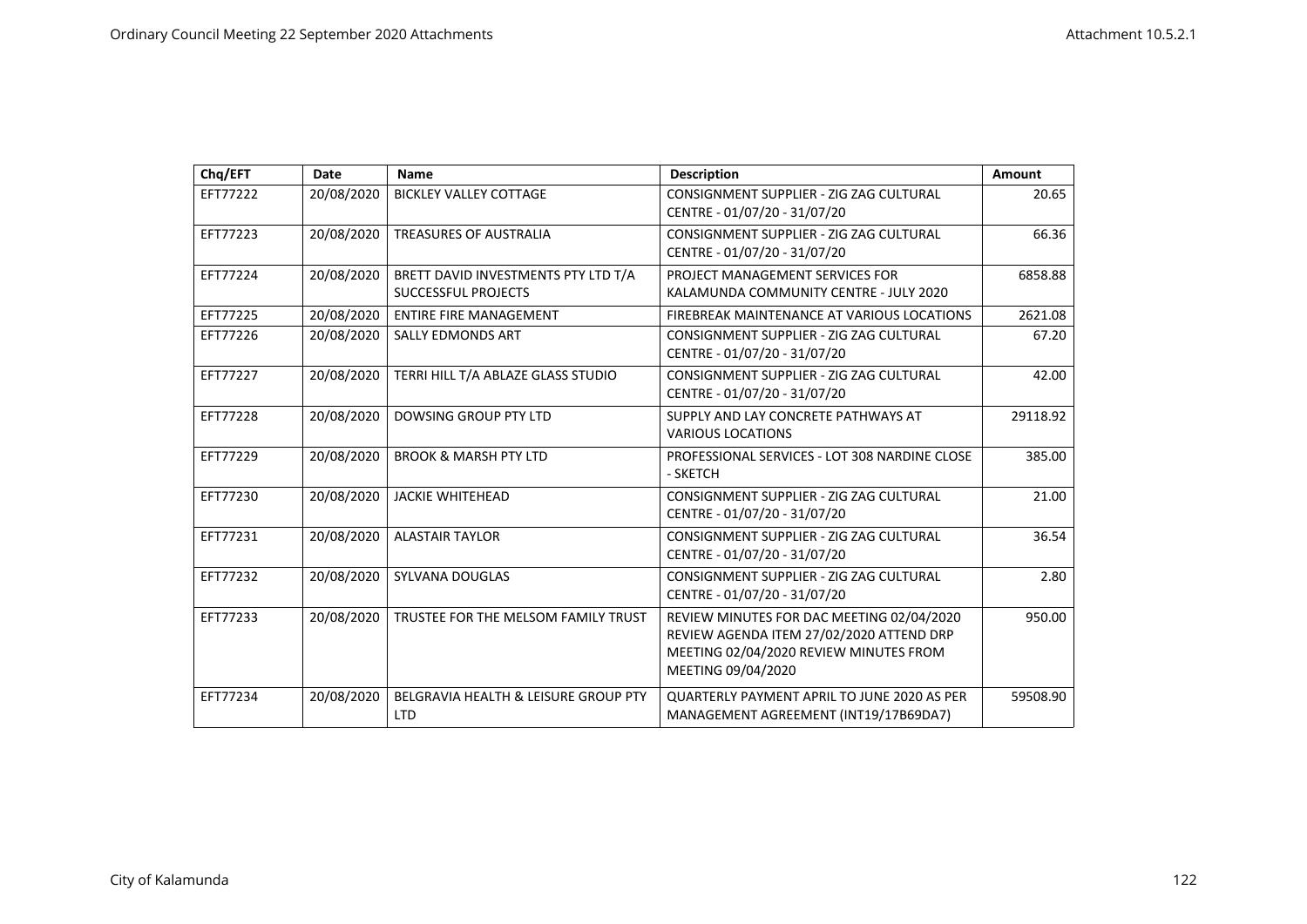| Chq/EFT  | Date       | <b>Name</b>                                                            | <b>Description</b>                                                          | Amount  |
|----------|------------|------------------------------------------------------------------------|-----------------------------------------------------------------------------|---------|
| EFT77235 | 20/08/2020 | SERPENTINE SPRING WATER                                                | SPRING WATER SUPPLIES FOR ZIG ZAG CULTURAL<br><b>CENTRE</b>                 | 31.50   |
| EFT77236 | 20/08/2020 | <b>ORACLE CUSTOMER MANAGEMENT</b><br>SOLUTIONS PTY LTD T/AS ORACLE CMS | <b>ORACLE AFTER HOURS SERVICE FEES</b>                                      | 2275.77 |
| EFT77237 | 20/08/2020 | <b>RICHARD BARKMAN</b>                                                 | CONSIGNMENT SUPPLIER - ZIG ZAG CULTURAL<br>CENTRE - 01/07/20 - 31/07/20     | 52.50   |
| EFT77238 | 20/08/2020 | <b>MAHARI</b>                                                          | CONSIGNMENT SUPPLIER - ZIG ZAG CULTURAL<br>CENTRE - 01/07/20 - 31/07/20     | 151.90  |
| EFT77239 | 20/08/2020 | SOULWAYS                                                               | CONSIGNMENT SUPPLIER - ZIG ZAG CULTURAL<br>CENTRE - 01/07/20 - 31/07/20     | 42.00   |
| EFT77240 | 20/08/2020 | <b>WALKINGTWOBYTWO</b>                                                 | CONSIGNMENT SUPPLIER - ZIG ZAG CULTURAL<br>CENTRE - 01/07/20 - 31/07/20     | 76.72   |
| EFT77241 | 20/08/2020 | INDUSTRIAL RECRUITMENT PARTNERS (IRP)<br>PTY LTD                       | HIRE OF TEMPORARY STAFF FOR DEPOT / ADMIN                                   | 4380.64 |
| EFT77242 | 20/08/2020 | AVANTGARDE TECHNOLOGIES PTY LTD                                        | CONSULTING SERVICES FOR IT DEPARTMENT -<br><b>FIREWALL PANOS UPGRADE</b>    | 3520.00 |
| EFT77243 | 20/08/2020 | <b>BATSHEVA BERNSTEIN</b>                                              | CONSIGNMENT SUPPLIER - ZIG ZAG CULTURAL<br>CENTRE - 01/07/20 - 31/07/20     | 107.80  |
| EFT77244 | 20/08/2020 | PAULINE NICE PHOTOGRAPHY                                               | CONSIGNMENT SUPPLIER - ZIG ZAG CULTURAL<br>CENTRE - 01/07/20 - 31/07/20     | 51.80   |
| EFT77245 | 20/08/2020 | HILLS MOTO & MOWERS WA                                                 | PLANT / VEHICLE PARTS                                                       | 105.40  |
| EFT77246 | 20/08/2020 | <b>PURJUS LEATHER</b>                                                  | CONSIGNMENT SUPPLIER - ZIG ZAG CULTURAL<br>CENTRE - 01/07/20 - 31/07/20     | 59.50   |
| EFT77247 | 20/08/2020 | SARAH CARLTON ART                                                      | CONSIGNMENT SUPPLIER - ZIG ZAG CULTURAL<br>CENTRE - 01/07/20 - 31/07/20     | 7.00    |
| EFT77248 | 20/08/2020 | AWARD SIGNS (WA) PTY LTD                                               | SUPPLY AND INSTALLATION OF NEW WC SIGNAGE<br>AT THE ADMINISTRATION BUILDING | 869.00  |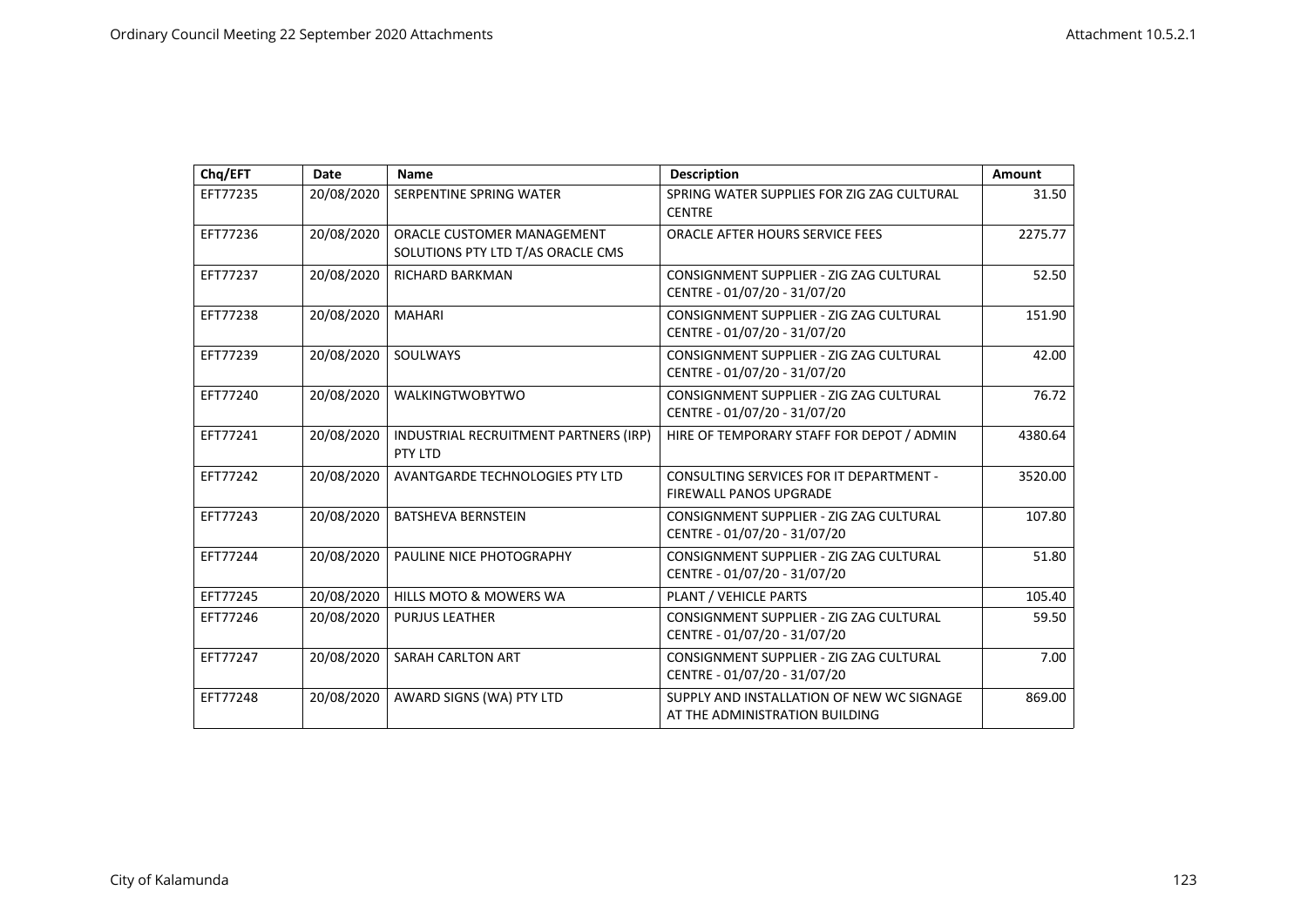| Chq/EFT  | <b>Date</b> | <b>Name</b>                                          | <b>Description</b>                                                                                                                                                                                                                            | Amount    |
|----------|-------------|------------------------------------------------------|-----------------------------------------------------------------------------------------------------------------------------------------------------------------------------------------------------------------------------------------------|-----------|
| EFT77249 | 20/08/2020  | FRIENDS OF THE WESTERN SWAMP<br><b>TORTOISE</b>      | CONSIGNMENT SUPPLIER - ZIG ZAG CULTURAL<br>CENTRE - 01/07/20 - 31/07/20                                                                                                                                                                       | 13.65     |
| EFT77250 | 20/08/2020  | <b>BANKSIA CREATIVE</b>                              | CONSIGNMENT SUPPLIER - ZIG ZAG CULTURAL<br>CENTRE - 01/07/20 - 31/07/20                                                                                                                                                                       | 4.20      |
| EFT77251 | 20/08/2020  | PINDAN CONTRACTING PTY LTD                           | CONSTRUCTION OF THE KALAMUNDA COMMUNITY<br><b>CENTRE AT JORGENSEN PARK</b>                                                                                                                                                                    | 541732.26 |
| EFT77252 | 20/08/2020  | <b>CLARE JOHNSTON</b>                                | CONSIGNMENT SUPPLIER - ZIG ZAG CULTURAL<br>CENTRE - 01/07/20 - 31/07/20                                                                                                                                                                       | 55.30     |
| EFT77253 | 20/08/2020  | <b>GLOBAL GUMNUTS &amp; NURSERY</b>                  | CONSIGNMENT SUPPLIER - ZIG ZAG CULTURAL<br>CENTRE - 01/07/20 - 31/07/20                                                                                                                                                                       | 41.86     |
| EFT77254 | 20/08/2020  | <b>CIVCON CIVIL &amp; PROJECT MANAGEMENT</b>         | PROGRESS CLAIM 2 - HALE ROAD & WOOLWORTHS<br>DRIVE UPGRADE CIVIL CONSTRUCTION                                                                                                                                                                 | 264385.67 |
| EFT77255 | 20/08/2020  | <b>BRENTON POPE</b>                                  | REIMBURSEMENT FOR STUDY ASSISTANCE -<br><b>CERTIFICATE IV</b>                                                                                                                                                                                 | 190.32    |
| EFT77256 | 20/08/2020  | BELL TRADING TRUST T/A NORTH STAR<br><b>SECURITY</b> | INSTALLATION WORKS AT HALE / PEACH TREE /<br>HARTFIELD INTERSECTION - VARIATION 1 - RFQ 20-<br>01 CCTV REPAIRS AND WORKS AT HALE/PEACH<br>TREE/HARTFIELD INTERSECTION & SERVICE CALL TO<br>HIGH WYCOMBE KALAMUNDA ROAD MEDIAN<br><b>STRIP</b> | 4584.80   |
| EFT77257 | 20/08/2020  | MARSHALL'S WESTERN AUSTRALIAN<br><b>HONEY</b>        | CONSIGNMENT SUPPLIER - ZIG ZAG CULTURAL<br>CENTRE - 01/07/20 - 31/07/20                                                                                                                                                                       | 79.80     |
| EFT77258 | 20/08/2020  | <b>JKF PLUMBING &amp; GAS</b>                        | PLUMBING REPAIRS TO DRAINAGE CAUSED BY TREE<br>ROOTS AT REID OVAL PAVILION                                                                                                                                                                    | 550.00    |
| EFT77259 | 20/08/2020  | <b>KYM DOUBLE</b>                                    | <b>HALL &amp; KEY BOND REFUND</b>                                                                                                                                                                                                             | 550.00    |
| EFT77260 | 27/08/2020  | <b>BARNETTS (WA) PTY LTD</b>                         | ARCHITECTURAL HARDWARE SUPPLIES FOR ADMIN                                                                                                                                                                                                     | 456.02    |
| EFT77261 | 27/08/2020  | THE WORKWEAR GROUP PTY LTD                           | SUPPLY OF UNIFORM FOR VARIOUS STAFF<br><b>MEMBERS</b>                                                                                                                                                                                         | 528.00    |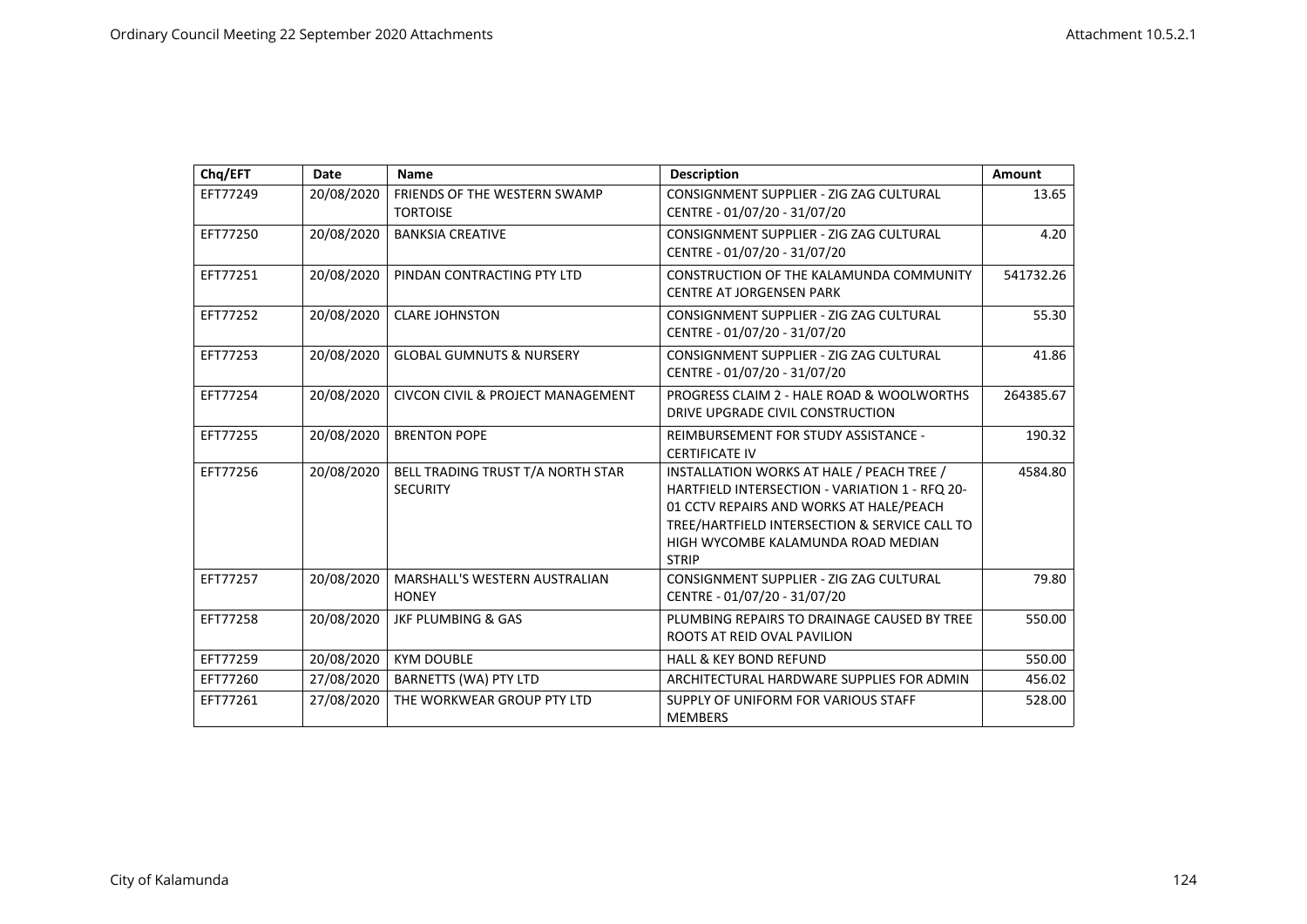| Chq/EFT  | <b>Date</b> | <b>Name</b>                                                   | <b>Description</b>                                                                                                                          | Amount    |
|----------|-------------|---------------------------------------------------------------|---------------------------------------------------------------------------------------------------------------------------------------------|-----------|
| EFT77262 | 27/08/2020  | RICOH AUSTRALIA PTY LTD                                       | PHOTOCOPYING CHARGES FOR VARIOUS<br><b>LOCATIONS</b>                                                                                        | 5289.55   |
| EFT77263 | 27/08/2020  | <b>APPLE PTY LTD</b>                                          | SUPPLY & DELIVERY OF VARIOUS GOODS FOR IT<br><b>DEPARTMENT</b>                                                                              | 2239.03   |
| EFT77264 | 27/08/2020  | PLANT FORCE INVESTMENTS PTY LTD T/AS<br><b>PLANTRITE</b>      | SUPPLY & DELIVERY OF 200 X MELALEUCA SERIATA<br><b>FORESTRY TUBES FOR WOODLUPINE BROOK</b><br><b>FORRESTFIELD</b>                           | 407.00    |
| EFT77265 | 27/08/2020  | EXTERIA (LANDMARK ENGINEERING AND<br><b>DESIGN PTY LTD)</b>   | SUPPLY, DELIVERY AND INSTALLATION OF 2X<br>INFORMATION SHELTERS, TO WOODLUPINE<br>BROOK RESERVE AND JUNIPER RESERVE,<br><b>FORRESTFIELD</b> | 18927.70  |
| EFT77266 | 27/08/2020  | <b>IMAGE EMBROIDERY</b>                                       | SUPPLY OF UNIFORM FOR VARIOUS STAFF<br><b>MEMBERS</b>                                                                                       | 458.15    |
| EFT77267 | 27/08/2020  | DEPARTMENT OF PLANNING, LANDS &<br><b>HERITAGE</b>            | <b>GST DIFFERENCE OF RAILWAY RD</b><br>TELECOMMINICATION TOWERS - HEAD LEASE<br>RENTAL PAYMENT FOR 2019/20                                  | 1331.50   |
| EFT77268 | 27/08/2020  | <b>TOTALLY WORKWEAR</b>                                       | SUPPLY OF PROTECTIVE CLOTHING                                                                                                               | 488.28    |
| EFT77269 | 27/08/2020  | <b>SCOTT PRINT</b>                                            | PRINTING - CONNECT NEWSLETTER WINTER 2020<br>EDITION - DELIVERED TO ZIPFORM AND CITY OF<br>KALAMUNDA FOR DISTRIBUTION                       | 5244.80   |
| EFT77270 | 27/08/2020  | <b>COATES HIRE OPERATIONS PTY LTD</b>                         | PLANT / EQUIPMENT HIRE                                                                                                                      | 575.45    |
| EFT77271 | 27/08/2020  | <b>CROMMELINS MACHINERY</b>                                   | <b>PLANT / VEHICLE PARTS</b>                                                                                                                | 409.20    |
| EFT77272 | 27/08/2020  | <b>MCLEODS BARRISTERS &amp; SOLICITORS</b>                    | <b>LEGAL EXPENSES</b>                                                                                                                       | 4642.63   |
| EFT77273 | 27/08/2020  | WA LIBRARY SUPPLIES PTY LTD                                   | SUPPLY & DELIVERY OF VARIOUS GOODS FOR HIGH<br><b>WYCOMBE LIBRARY</b>                                                                       | 177.10    |
| EFT77274 | 27/08/2020  | <b>ECHO NEWSPAPER</b>                                         | ADVERTISING FOR VARIOUS JOBS / EVENTS                                                                                                       | 1980.00   |
| EFT77275 | 27/08/2020  | <b>EASTERN METROPOLITAN REGIONAL</b><br><b>COUNCIL (EMRC)</b> | DOMESTIC / WASTE CHARGES - RED HILL TIP,<br><b>MATTRESS &amp; TIMBER DISPOSAL FEES</b>                                                      | 431206.92 |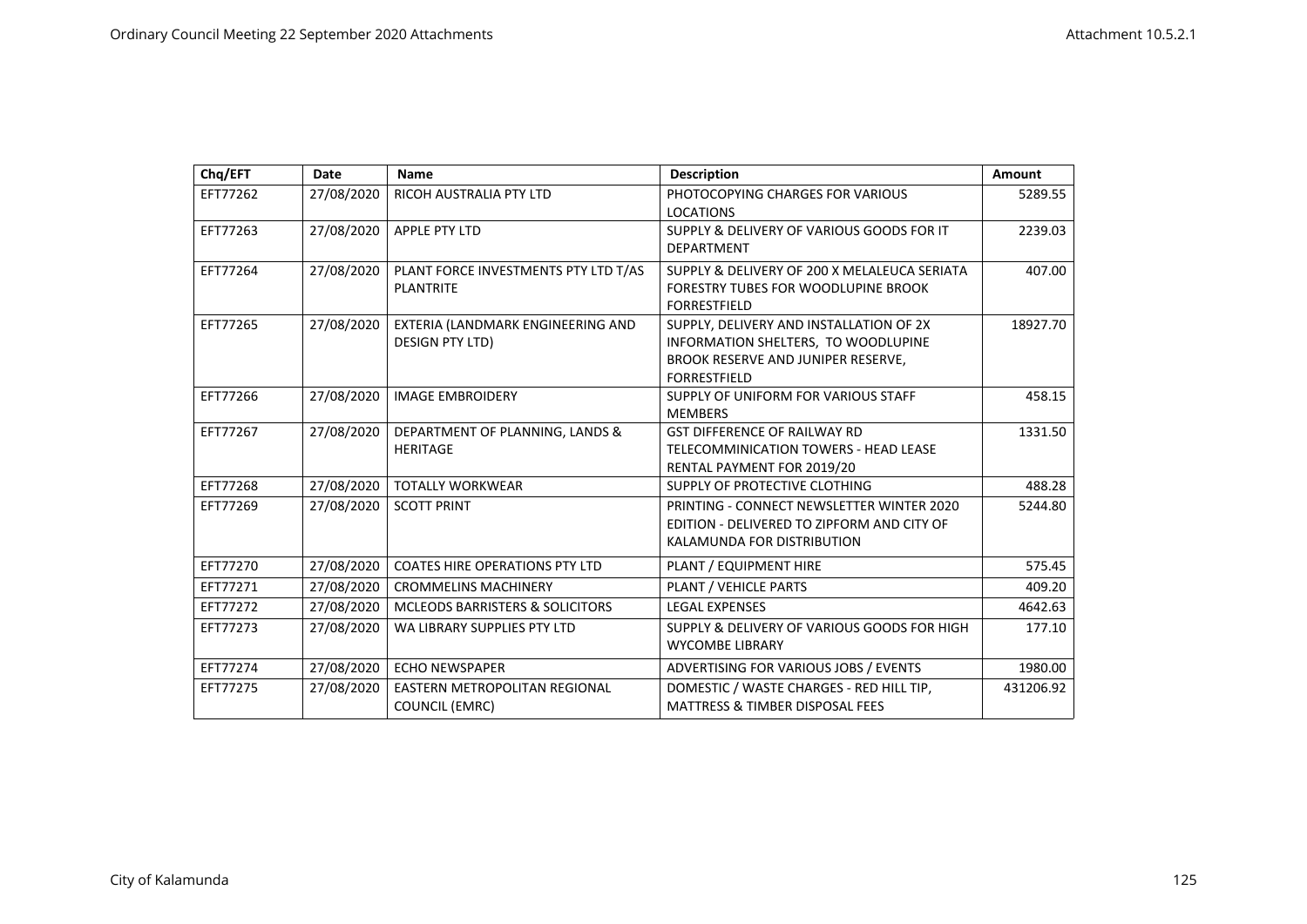| Chq/EFT  | <b>Date</b> | <b>Name</b>                                               | <b>Description</b>                                                                                                                       | Amount   |
|----------|-------------|-----------------------------------------------------------|------------------------------------------------------------------------------------------------------------------------------------------|----------|
| EFT77276 | 27/08/2020  | <b>ZIPFORM PTY LTD</b>                                    | SET UP, PRODUCTION AND PREPERATION OF<br>2020/2021 ANNUAL RATE NOTICES                                                                   | 18159.40 |
| EFT77277 | 27/08/2020  | <b>STATEWIDE BEARINGS</b>                                 | PLANT / VEHICLE PARTS                                                                                                                    | 85.02    |
| EFT77278 | 27/08/2020  | SONIC HEALTHPLUS (KINETIC HEALTH<br>GROUP LTD)            | PREPLACEMENT MEDICALS / BASELINE HEARING<br><b>TESTS</b>                                                                                 | 331.10   |
| EFT77279 | 27/08/2020  | SYNERGY                                                   | <b>POWER CHARGES</b>                                                                                                                     | 15832.95 |
| EFT77280 | 27/08/2020  | <b>WINC AUSTRALIA PTY LTD</b>                             | <b>STATIONERY / OFFICE SUPPLIES</b>                                                                                                      | 934.46   |
| EFT77281 | 27/08/2020  | IT VISION AUSTRALIA PTY LTD                               | TECHNICAL SERVICES ASSISTANCE TO REFRESH PLAY<br><b>ACCOUNT</b>                                                                          | 412.50   |
| EFT77282 | 27/08/2020  | <b>BUCHER MUNICIPAL PTY LTD</b>                           | PLANT / VEHICLE PARTS                                                                                                                    | 1334.40  |
| EFT77283 | 27/08/2020  | <b>HOSEMASTERS</b>                                        | PLANT / VEHICLE PARTS                                                                                                                    | 478.95   |
| EFT77284 | 27/08/2020  | <b>J BLACKWOOD &amp; SON LIMITED</b>                      | <b>GENERAL HARDWARE &amp; PROTECTIVE WEAR</b><br><b>SUPPLIES</b>                                                                         | 2297.00  |
| EFT77285 | 27/08/2020  | <b>BIBBULMUN TRACK FOUNDATION</b>                         | MERCHANDISE SUPPLIES FOR RESALE AT THE ZIG<br><b>ZAG CULTURAL CENTRE</b>                                                                 | 200.00   |
| EFT77286 | 27/08/2020  | CAT WELFARE SOCIETY INC                                   | REHOMING OF UNCLAIMED CATS FROM POUND                                                                                                    | 88.00    |
| EFT77287 | 27/08/2020  | <b>MARTIN'S TRAILER PARTS</b>                             | PLANT / VEHICLE PARTS                                                                                                                    | 722.27   |
| EFT77288 | 27/08/2020  | NUTRIEN AG SOLUTIONS LIMITED                              | SUPPLY & DELIVERY OF CHEMICALS & SUPPLIES FOR<br><b>OPERATIONS CENTRE</b>                                                                | 3047.00  |
| EFT77289 | 27/08/2020  | THE HONDA SHOP                                            | PLANT / VEHICLE PARTS                                                                                                                    | 58.10    |
| EFT77290 | 27/08/2020  | <b>UES INTERNATIONAL PTY</b>                              | <b>PLANT / VEHICLE PARTS</b>                                                                                                             | 124.30   |
| EFT77291 | 27/08/2020  | CHILDRENS BOOK COUNCIL OF AUSTRALIA -<br><b>WA BRANCH</b> | SUPPLY & DELIVERY OF 2020 BOOK WEEK<br>MERCHANDISE AS PER ATTACHED ORDER FOR<br>KALAMUNDA LIBRARY                                        | 199.00   |
| EFT77292 | 27/08/2020  | MAREBAR PTY LTD T/A DBS FENCING                           | REPLACE VEHICLE DAMAGED CHAINMESH ENTRY<br>GATE AND FENCE REPAIR AS PER THE SITE<br>INSPECTION AT SMOKEBUSH PLACE HIGH<br><b>WYCOMBE</b> | 2024.00  |
| EFT77293 | 27/08/2020  | WA HINO SALES & SERVICE                                   | PLANT / VEHICLE PARTS                                                                                                                    | 480.15   |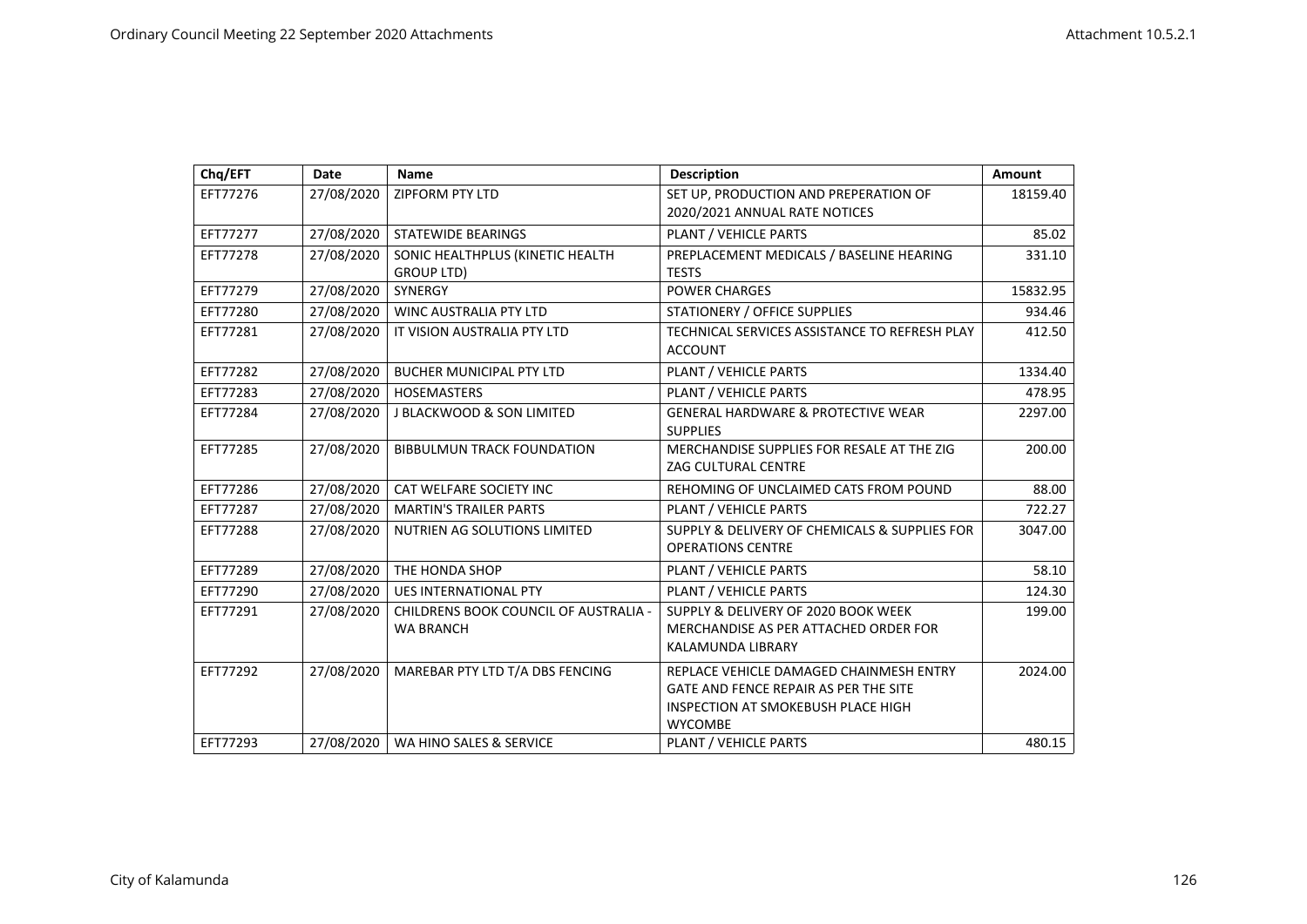| Chq/EFT  | <b>Date</b> | <b>Name</b>                                                        | <b>Description</b>                                                                                                                                               | Amount   |
|----------|-------------|--------------------------------------------------------------------|------------------------------------------------------------------------------------------------------------------------------------------------------------------|----------|
| EFT77294 | 27/08/2020  | <b>B &amp; J CATALANO PTY LTD</b>                                  | ROAD MATERIALS FOR VARIOUS LOCATIONS                                                                                                                             | 760.91   |
| EFT77295 | 27/08/2020  | <b>QUICK CORPORATE AUST PTY LTD</b>                                | <b>STATIONERY &amp; OFFICE SUPPLIES</b>                                                                                                                          | 1003.41  |
| EFT77296 | 27/08/2020  | <b>GLENVIEW MACHINE KERBING</b>                                    | SUPPLY AND LAY EXTRUDED CONCRETE KERB FOR<br>VARIOUS LOCATIONS INCLUDING TRAFFIC CONTROL                                                                         | 4280.54  |
| EFT77297 | 27/08/2020  | SCIENTIFIC TECHNICAL SERVICES PTY LTD -<br><b>STS HEALTH</b>       | SERVICE STERILISER EQUIPMENT AT JACK HEALEY<br><b>CENTRE</b>                                                                                                     | 206.25   |
| EFT77298 | 27/08/2020  | <b>WREN OIL</b>                                                    | WASTE OIL RECYCLING - DISPOSAL FEES                                                                                                                              | 357.50   |
| EFT77299 | 27/08/2020  | <b>TRANSCORE PTY LTD</b>                                           | ADDITIONAL WORK UPDATING OF TECHNICAL NOTE<br>TO DELIVER TWO (2) SEPARATE TECHNICAL NOTES<br>FOR INTERSECTION SIDRA ANALYSIS FOR BLACK<br><b>SPOT SUBMISSION</b> | 913.00   |
| EFT77300 | 27/08/2020  | MAIN ROADS (WA)                                                    | VARIOUS WORKS ASSOCIATED AT STRELITIZIA AVE<br>& HALE RD FORRESTFIELD & PATTERSON RD<br>PICKERING BROOK                                                          | 13404.53 |
| EFT77301 | 27/08/2020  | COCA-COLA AMATIL (AUST) PTY LTD                                    | KIOSK SUPPLIES FOR HARTFIELD RECREATION<br><b>CENTRE</b>                                                                                                         | 404.56   |
| EFT77302 | 27/08/2020  | <b>G FORCE PRINTING</b>                                            | SUPPLY OF PRINTED STATIONERY STOCK                                                                                                                               | 354.97   |
| EFT77303 | 27/08/2020  | ABAXA (WH LOCATION SERVICES)                                       | SUPPLY UNDERGROUND SERVICE LOCATIONS AT<br><b>HALE ROAD KALAMUNDA</b>                                                                                            | 1444.30  |
| EFT77304 | 27/08/2020  | DAVID WILLS & ASSOCIATES                                           | ENGINEERING CONSULTANCY AT RAY OWEN<br>SPORTING PRECINCT CARPARK & TRAFFIC DESIGN                                                                                | 6042.99  |
| EFT77305 | 27/08/2020  | DIRECT TRADES SUPPLY PTY LTD                                       | <b>HARDWARE SUPPLIES</b>                                                                                                                                         | 378.71   |
| EFT77306 | 27/08/2020  | SHRED-X PTY LTD                                                    | SECURE DOCUMENT DISPOSAL BIN REMOVAL AND<br>REPLACEMENT                                                                                                          | 66.00    |
| EFT77307 | 27/08/2020  | DEPARTMENT OF BIODIVERSITY,<br><b>CONSERVATION AND ATTRACTIONS</b> | MERCHANDISE SUPPLIES FOR RESALE AT THE ZIG<br><b>ZAG CULTURAL CENTRE</b>                                                                                         | 1315.54  |
| EFT77308 | 27/08/2020  | VERMEER (WA & NT)                                                  | PLANT / VEHICLE PARTS                                                                                                                                            | 15.85    |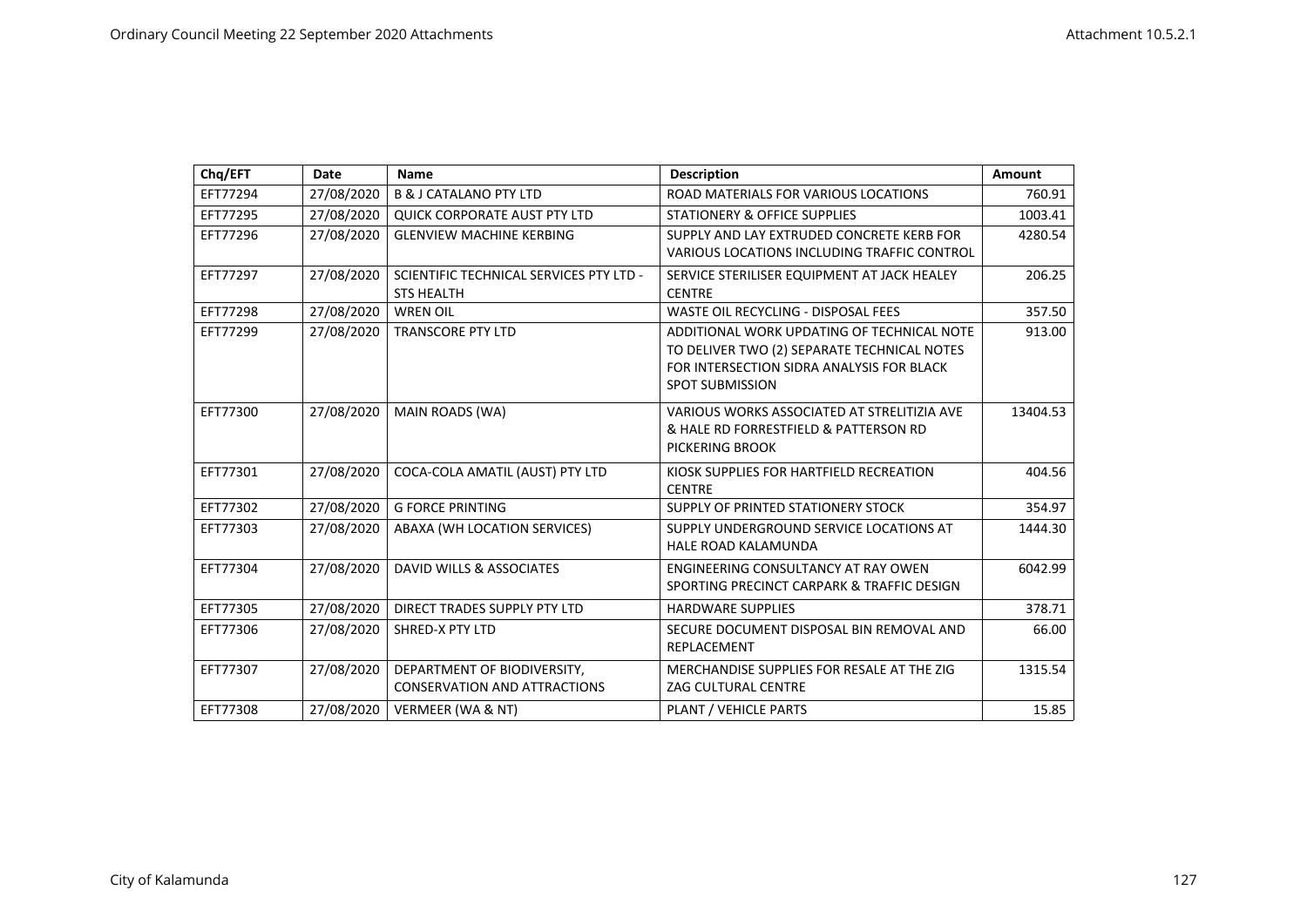| Chq/EFT  | Date       | <b>Name</b>                                                | <b>Description</b>                                                                                                                                               | Amount   |
|----------|------------|------------------------------------------------------------|------------------------------------------------------------------------------------------------------------------------------------------------------------------|----------|
| EFT77309 | 27/08/2020 | <b>MATRIX PRODUCTIONS AUSTRALIA PTY LTD</b>                | LIGHTING EQUIPMENT, SOUND SYSTEMS, STAGING<br>& AUDIOVISUAL SUPPLIES FOR KPAC                                                                                    | 68.00    |
| EFT77310 | 27/08/2020 | THE CHAIR DOCTOR WA PTY LTD                                | SUPPLY & DELIVERY OF 2 HIGH BACK CHAIRS FOR<br><b>RANGER SERVICES</b>                                                                                            | 856.00   |
| EFT77311 | 27/08/2020 | <b>360 ENVIRONMENTAL PTY LTD</b>                           | PROFESSIONAL SERVICES - PREPARATION OF DSI<br>PART 2 FOR BRAND RD AND WATER MONITORING<br>AT LEDGER RD AND DAWSON RD CONTAMINATED<br>SITES - 01/07/20 - 31/07/20 | 8233.50  |
| EFT77312 | 27/08/2020 | AJ BAKER & SONS PTY LTD                                    | WATER COOLER SERVICE / MAINTENANCE AT<br><b>DEPOT</b>                                                                                                            | 171.05   |
| EFT77313 | 27/08/2020 | <b>TECHNIFIRE 2000</b>                                     | SUPPLY AND DELIVERY OF VARIOUS GOODS FOR<br><b>BUSH FIRE BRIGADE</b>                                                                                             | 63.72    |
| EFT77314 | 27/08/2020 | CONTRAFLOW                                                 | TRAFFIC MANAGEMENT FOR VARIOUS LOCATIONS                                                                                                                         | 61777.54 |
| EFT77315 | 27/08/2020 | <b>DELL AUSTRALIA</b>                                      | COMPUTER PARTS / ACCESSORY SUPPLIES                                                                                                                              | 1166.00  |
| EFT77316 | 27/08/2020 | <b>CHEMCENTRE</b>                                          | WATER SAMPLING ANALYSIS AND REPORTING FOR<br>JUNE/JULY INCLUDING FREIGHT OF SAMPLE<br>BOTTLES.                                                                   | 989.91   |
| EFT77317 | 27/08/2020 | ALTRONIC DISTRIBUTORS PTY LTD T/A<br><b>ALTRONICS</b>      | SUPPLY & DELIVERY OF COMPUTER/ACCESSORY<br>PARTS FOR IT DEPT                                                                                                     | 76.96    |
| EFT77318 | 27/08/2020 | FUJI XEROX AUSTRALIA PTY LTD                               | PHOTOCOPYING CHARGES                                                                                                                                             | 628.49   |
| EFT77319 | 27/08/2020 | WENDY BINKS - STUNNED EMU DESIGNS                          | SUPPLY & DELIVERY OF VARIOUS GOODS FOR ZIG<br><b>ZAG CULTURAL CENTRE</b>                                                                                         | 124.50   |
| EFT77320 | 27/08/2020 | <b>MINTERELLISON</b>                                       | <b>LEGAL EXPENSES</b>                                                                                                                                            | 29680.86 |
| EFT77321 | 27/08/2020 | CAPTIVATE GLOBAL (DIGITAL MARKETING<br>ATC MPH UNIT TRUST) | <b>CHARGES FOR CONNECT SERVICES FOR 6 MONTHS</b><br>FROM 23RD AUGUST - FEBRUARY 2020                                                                             | 1313.40  |
| EFT77322 | 27/08/2020 | REMONDIS AUSTRALIA PTY LTD                                 | COLLECTION AND RECYCLING OF CARDBOARD AT<br><b>WALLISTON TRANSFER STATION</b>                                                                                    | 2305.97  |
| EFT77323 | 27/08/2020 | <b>DAIMLER TRUCKS PERTH</b>                                | PLANT / VEHICLE PARTS                                                                                                                                            | 89.65    |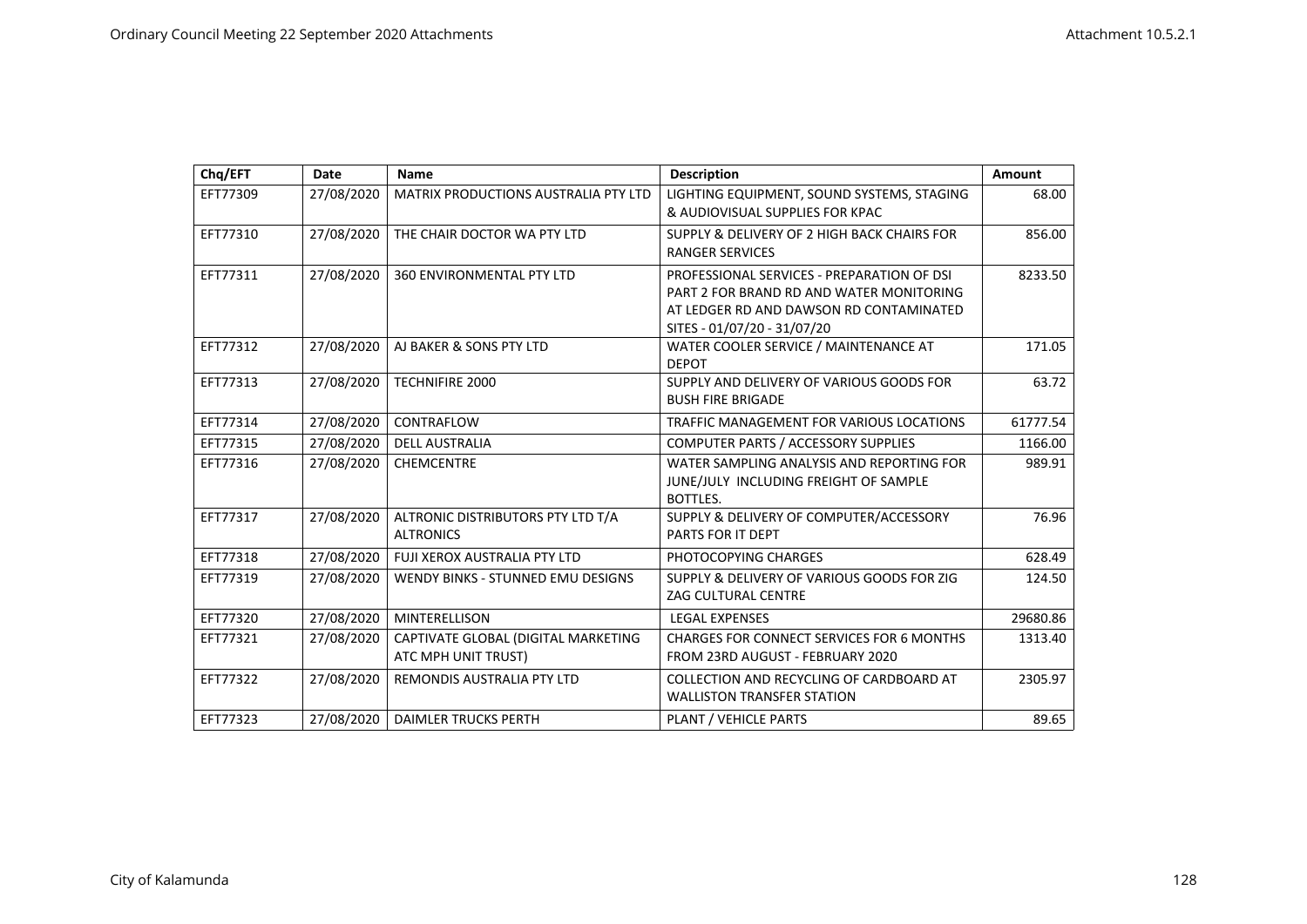| Chq/EFT  | <b>Date</b> | <b>Name</b>                                              | <b>Description</b>                                                                                                                                                                          | Amount   |
|----------|-------------|----------------------------------------------------------|---------------------------------------------------------------------------------------------------------------------------------------------------------------------------------------------|----------|
| EFT77324 | 27/08/2020  | DATATEL COMMUNICATIONS PTY LTD T/A<br><b>ETTIS</b>       | ANNUAL TAGGING AND TESTING OF ELECTIRICAL<br><b>APPLIANCES</b>                                                                                                                              | 844.36   |
| EFT77325 | 27/08/2020  | NATURAL AREA MANAGEMENT & SERVICES                       | SUPPLY & DELIVERY OF VARIOUS PLANTS FOR<br>WOODLUPINE BROOK FORRESTFIELD                                                                                                                    | 378.62   |
| EFT77326 | 27/08/2020  | SHERRIN RENTALS PTY LTD                                  | HIRE FEES OF 3.2 WHEEL LOADER FOR PERIOD<br>01/07/20 - 31/07/20.                                                                                                                            | 10120.00 |
| EFT77327 | 27/08/2020  | TALIS CONSULTANTS PTY LTD ATF TALIS<br><b>UNIT TRUST</b> | CONSULTANCY SERVICES FOR PERIOD ENDING<br>31/07/20 - DAWSON AVENUE & PIONEER PARK RFQ<br>- PREPARATION OF SCOPE OF WORKS FOR SAOP &<br>DSI AND SUMMARY OF WORKS COMPLETED TO<br><b>DATE</b> | 487.21   |
| EFT77328 | 27/08/2020  | SUEZ RECYCLING & RECOVERY (PERTH) PTY<br><b>LTD</b>      | <b>BULK BIN SERVICES FOR GREEN AND MIXED WASTE</b><br><b>COLLECTIONS AND DISPOSAL</b>                                                                                                       | 1366.67  |
| EFT77329 | 27/08/2020  | SPRAYLINE SPRAYING EQUIPMENT                             | SUPPLY & DELIVERY OF SPRAYING EQUIPMENT                                                                                                                                                     | 184.94   |
| EFT77330 | 27/08/2020  | DAYTONE PRINTING PTY LTD                                 | PRINTING OF BROCHURES / INVITES FOR VARIOUS<br><b>LOCATIONS</b>                                                                                                                             | 334.40   |
| EFT77331 | 27/08/2020  | <b>ALLPET PRODUCTS</b>                                   | SUPPLY & DELIVERY OF VARIOUS GOODS FOR THE<br><b>POUND</b>                                                                                                                                  | 127.68   |
| EFT77332 | 27/08/2020  | CMA ECOCYCLE PTY LTD                                     | COLLECTION AND RECYLING OF GLOBES FROM THE<br><b>WALLISTON TRANSFER STATION</b>                                                                                                             | 2235.84  |
| EFT77333 | 27/08/2020  | WEST TIP WASTE CONTROL PTY LTD                           | TIP FEES - REMOVAL & PROCESSING OF VARIOUS<br><b>WASTE</b>                                                                                                                                  | 60183.81 |
| EFT77334 | 27/08/2020  | ADVANCE PRESS (2013) PTY LTD                             | PRINTING & DELIVERY OF 24000 WASTE &<br><b>RECYCLING BROCHURES</b>                                                                                                                          | 7843.00  |
| EFT77335 | 27/08/2020  | A TEAM PRINTING                                          | PRINTING & DELIVERY OF 2000 x MORNING MUSIC<br>DL FRIDGE CARDS WITH MAGNETS AT KALAMUNDA<br>PERFORMING ARTS CENTRE                                                                          | 495.00   |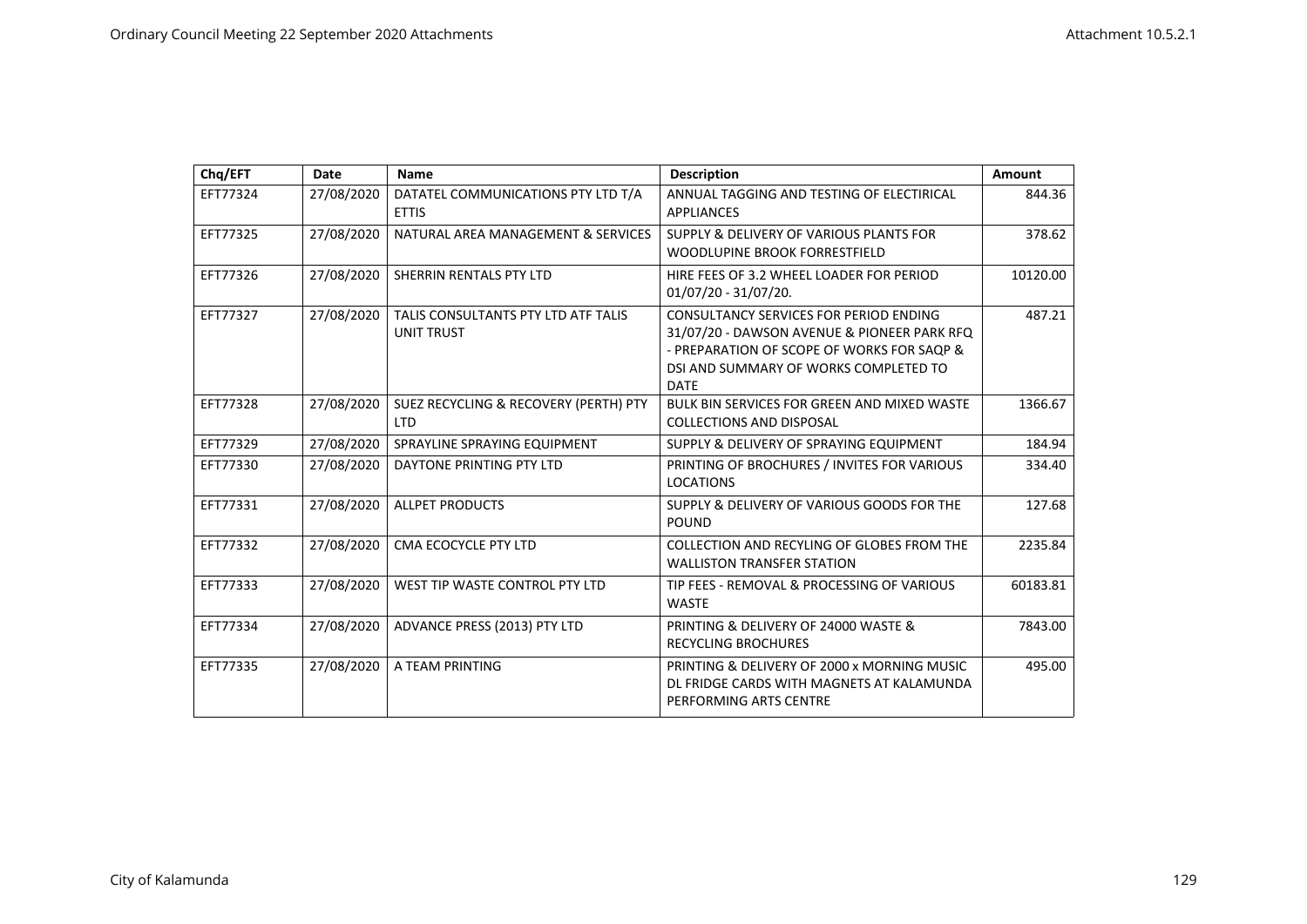| Chq/EFT  | Date       | <b>Name</b>                                                             | <b>Description</b>                                                                                              | Amount   |
|----------|------------|-------------------------------------------------------------------------|-----------------------------------------------------------------------------------------------------------------|----------|
| EFT77336 | 27/08/2020 | PROJECT ENGINEERING (WA) PTY LTD                                        | RECOMMISSIONING OF THE HARTFIELD PARK<br>MANAGED AQUIFER RECHARGE INJECTION VALVE<br>FOR THE 2020 WINTER SEASON | 495.00   |
| EFT77337 | 27/08/2020 | BLUE STEEL ENTERPRISES PTY LTD T/A<br>FRONTLINE FIRE & RESCUE EQUIPMENT | MAINTENANCE EQUIPMENT / SUPPLIES FOR FIRE<br><b>AND RESCUE</b>                                                  | 40.46    |
| EFT77338 | 27/08/2020 | ROADLINE REMOVAL WA                                                     | HIGH PRESSURE WATERBLAST REMOVAL OF<br>OBSOLETE LINEMARKINGS AT VARIOUS LOCATIONS                               | 1310.10  |
| EFT77339 | 27/08/2020 | <b>BLUE FORCE PTY LTD</b>                                               | SUPPLY / INSTALLATION & MAINTAINENCE OF<br><b>SECURITY SERVICES</b>                                             | 257.40   |
| EFT77340 | 27/08/2020 | DIVERSE SERVICES (WA) PTY LTD                                           | TECHNICAL IT SUPPORT SUBSCRIPTION RENEWAL<br><b>FEES</b>                                                        | 27375.71 |
| EFT77341 | 27/08/2020 | <b>CORSIGN WA PTY LTD</b>                                               | SUPPLIES OF SIGNAGE AND RELATED EQUIPMENT                                                                       | 2335.85  |
| EFT77342 | 27/08/2020 | URBAQUA LTD                                                             | WATTLE GROVE SOUTH - WATER MONITORING -<br>FIELDWORK - SURFACE WATER SAMPLING                                   | 5808.00  |
| EFT77343 | 27/08/2020 | <b>SPORTS STAR TROPHIES</b>                                             | SUPPLY & DELIVERY OF 10 X MT911G - GOLD<br>NETBALL MEDALS FOR THE NETBALL SEASON 2020                           | 102.00   |
| EFT77344 | 27/08/2020 | TENNANT AUSTRALIA PTY LTD                                               | PLANT / VEHICLE PARTS                                                                                           | 435.60   |
| EFT77345 | 27/08/2020 | <b>GYMMASTER SOFTWARE - TRESHNA</b><br><b>ENTERPRISES LTD</b>           | HIGH WYCOMBE STUDIO PACKAGE FOR THE 24/7<br><b>GYM MONTHLY CHARGES - JULY 2020</b>                              | 80.00    |
| EFT77346 | 27/08/2020 | BUZZ ENTERPRISES PTY LTD T/A SIFTING<br>SANDS                           | SIFTING SANDS SERVICES FOR THE MONTH OF JULY<br><b>2020 AT VARIOUS LOCATIONS</b>                                | 7150.00  |
| EFT77347 | 27/08/2020 | TOM STODDART PTY LTD                                                    | BUS SHELTER REPLACED, BUS STOP # 13732<br><b>GLADY'S ROAD LESMURDIE - **INSURANCE</b><br>CLAIM**                | 13975.50 |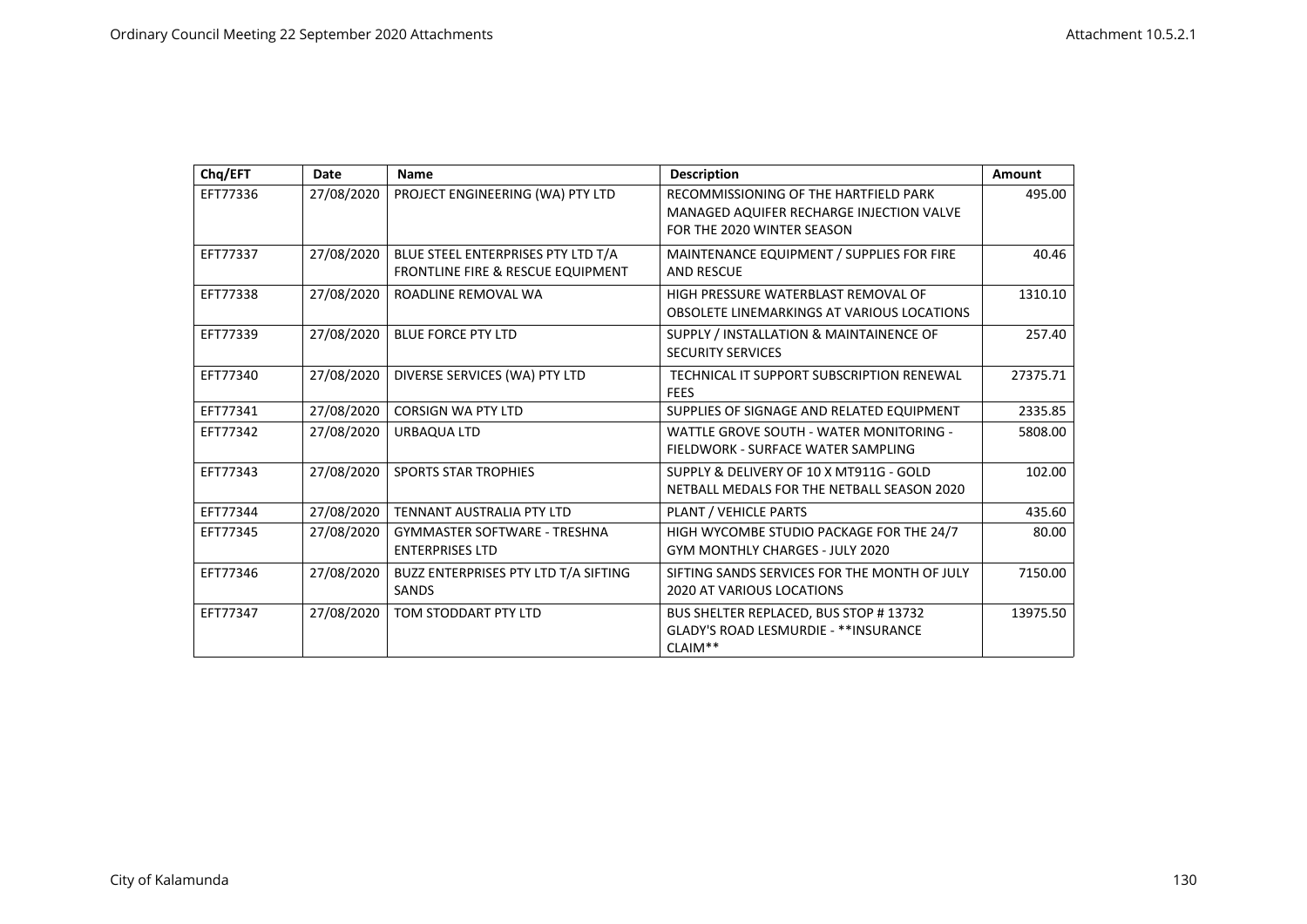| Chq/EFT  | <b>Date</b> | <b>Name</b>                                    | <b>Description</b>                                                                                                                                                                                                                                                                                     | Amount   |
|----------|-------------|------------------------------------------------|--------------------------------------------------------------------------------------------------------------------------------------------------------------------------------------------------------------------------------------------------------------------------------------------------------|----------|
| EFT77348 | 27/08/2020  | <b>ARROW CONTRACTING</b>                       | BOX OUT EDGE OF KERB AREA TO BOLLARDS (NON<br>RETIC AREA) & TO REPARE AREA TO BE MULCHED.<br>TO LEVEL SAND NEAR PLAYGROUND AND LOAD<br>WASTE WITH BOBCAT, RELEVEL AND SPREAD<br>WASTE TO EASTERN SIDE OF PARK - TO CLEAN ALL<br>ROADWAYS, BLOW DOWN AREAS AND MAKE SITE<br>TIDY AT PETER THIEL RESERVE | 5060.00  |
| EFT77349 | 27/08/2020  | PLAYFIX WA PTY LTD                             | MAINTENANCE, REPAIRS & SUPPLY OF RUBBER<br>SOFTFALL FOR VARIOUS LOCATIONS                                                                                                                                                                                                                              | 1309.00  |
| EFT77350 | 27/08/2020  | PROTEK 247 BUILDING                            | ROUTINE MAINTENANCE GUTTER CLEANING &<br>ROOF REPAIRS AT VARIOUS LOCATIONS                                                                                                                                                                                                                             | 6676.46  |
| EFT77351 | 27/08/2020  | <b>ACTION GLASS &amp; ALUMINIUM</b>            | SUPPLY GLAZING REPAIRS AND INSTALATION<br><b>WORKS AT VARIOUS LOCATIONS</b>                                                                                                                                                                                                                            | 1133.00  |
| EFT77352 | 27/08/2020  | <b>ISOBAR</b>                                  | WORK COMPLETED UNDER SERVICE LEVEL<br>AGREEMENT Q3 2020 (JULY, AUGUST, SEPTEMBER)                                                                                                                                                                                                                      | 6600.00  |
| EFT77353 | 27/08/2020  | GLEN FLOOD GROUP PTY LTD T/A GFG<br>CONSULTING | <b>FACILITATION AND CONSULTANCY SERVICES FOR</b><br>PREPARATION OF A MAINTENANCE PLAN FOR<br>INFRASTRUCTURE AND BUILDING MAINTENANCE<br>AS PER QUOTED RATES. PHASE 1: WORKSHOPS AND<br>DOCUMENT FINDINGS - FINAL CLAIM 01/04/20 -<br>30/06/20                                                          | 7662.18  |
| EFT77354 | 27/08/2020  | SPRAYKING WA PTY LTD                           | WEED CONTROL TO FOOTPATHS AND KERBS AT<br><b>VARIOUS LOCATIONS</b>                                                                                                                                                                                                                                     | 6270.06  |
| EFT77355 | 27/08/2020  | <b>IVE DISTRIBUTION PTY LTD</b>                | DISTRIBUTION OF VARIOUS BROCHURES WITHIN<br>THE CITY OF KALAMUNDA                                                                                                                                                                                                                                      | 2248.12  |
| EFT77356 | 27/08/2020  | <b>ENHAR</b>                                   | FEASIBILITY REPORT ON LANDFILL SOLAR FARM                                                                                                                                                                                                                                                              | 8800.00  |
| EFT77357 | 27/08/2020  | LAKESIDE PLUMBING & GAS                        | RPZ VALVE RELOCATION FOR HALE/WOOLWORTH<br>DR PROJECT LOCATING OF WATER-LINE SERVICES                                                                                                                                                                                                                  | 11586.70 |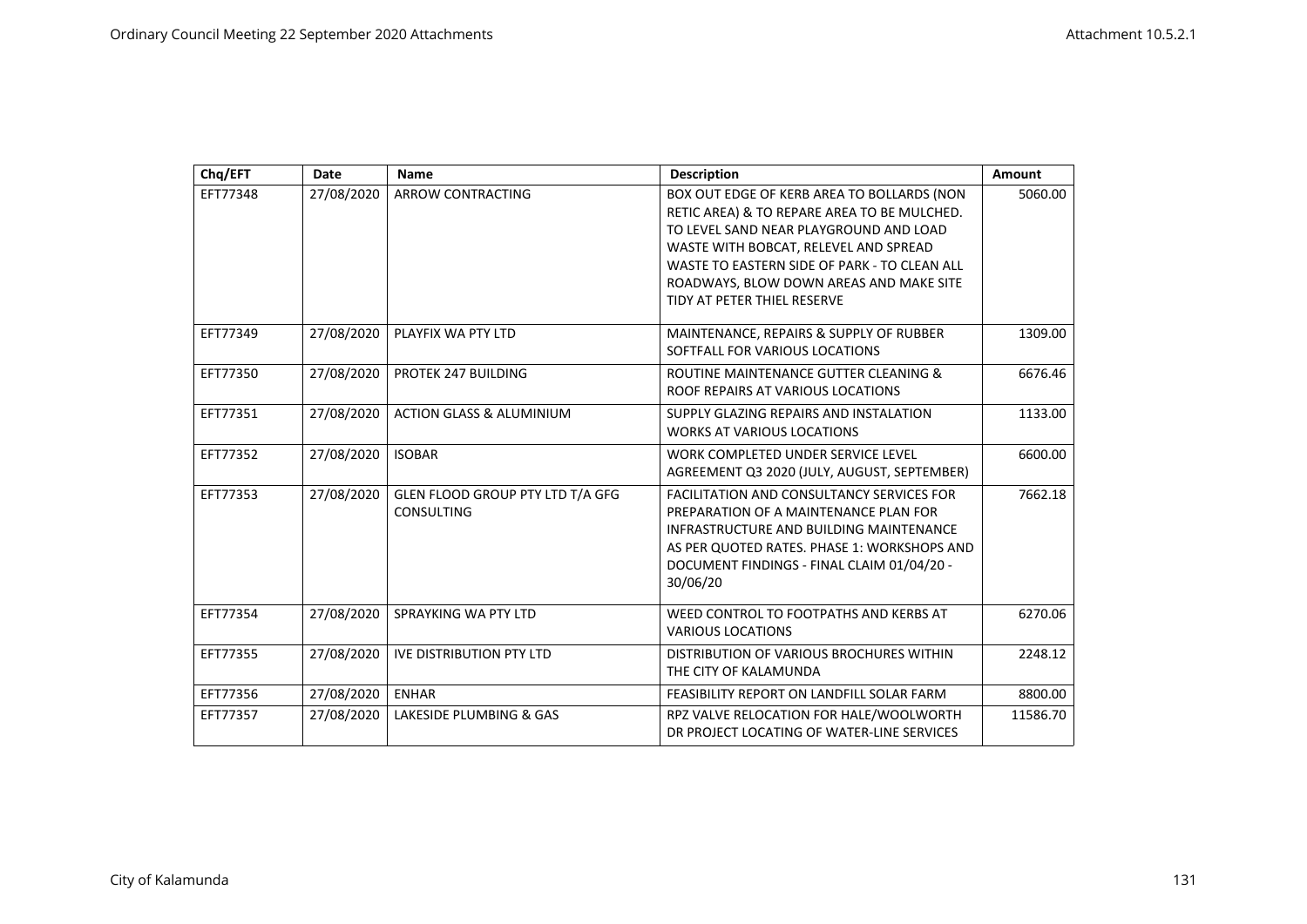| Chq/EFT   | Date       | <b>Name</b>                                                     | <b>Description</b>                                                                                                                                | Amount   |
|-----------|------------|-----------------------------------------------------------------|---------------------------------------------------------------------------------------------------------------------------------------------------|----------|
| EFT77358  | 27/08/2020 | PLACE LABORATORY PTY LTD AS TRUSTEE<br>FOR THE LAB UNIT TRUST   | LANDSCAPE ARCHITECTURE SERVICE AT CENTRAL<br>LANE DESIGN SERVICES, KALAMUNDA                                                                      | 27500.00 |
| EFT77359  | 27/08/2020 | LANDSCAPE AND MAINTENANCE<br><b>SOLUTIONS</b>                   | MOWING OF PASSIVE & ACTIVE RESERVES AT<br><b>VARIOUS LOCATIONS</b>                                                                                | 21461.00 |
| EFT77360  | 27/08/2020 | PERTH ACCESS CONTROL AND SECURITY                               | INSTALL 4CH ENCODERS. CABLES AND ASSOCIATED<br>HARDWARE TO RECEPTION SCREEN FOR SECURITY<br>CAMERAS AT HARTFIELD PARK RECREATION<br><b>CENTRE</b> | 849.30   |
| EFT77361  | 27/08/2020 | TERRESTRIAL ECOSYSTEMS                                          | FUMIGATE AND COLLAPSE RABBIT WARRENS IN<br><b>MAIDA VALE</b>                                                                                      | 550.00   |
| EFT77362  | 27/08/2020 | <b>IMCO AUSTRALASIA</b>                                         | SUPPLY & DELIVERY OF MATERIAL FOR CONCRETE<br><b>REPAIRS</b>                                                                                      | 3557.40  |
| DD44093.1 | 04/08/2020 | WA LOCAL GOVERNMENT<br>SUPERANNUATION PLAN                      | SUPERANNUATION CONTRIBUTIONS                                                                                                                      | 94333.74 |
| DD44093.2 | 04/08/2020 | <b>EQUIPSUPER</b>                                               | SUPERANNUATION CONTRIBUTIONS                                                                                                                      | 71.55    |
| DD44093.3 | 04/08/2020 | STUYT MCGUFFICKE SUPERFUND                                      | SUPERANNUATION CONTRIBUTIONS                                                                                                                      | 485.96   |
| DD44093.4 | 04/08/2020 | <b>COMMONWEALTH BANK SUPER FUND</b>                             | SUPERANNUATION CONTRIBUTIONS                                                                                                                      | 238.27   |
| DD44093.5 | 04/08/2020 | ANZ SMART CHOICE SUPER                                          | SUPERANNUATION CONTRIBUTIONS                                                                                                                      | 434.60   |
| DD44093.6 | 04/08/2020 | MLC MASTERKEY SUPER GOLD STAR<br><b>VERSION ACCOUNT</b>         | SUPERANNUATION CONTRIBUTIONS                                                                                                                      | 295.73   |
| DD44093.7 | 04/08/2020 | AUSTRALIAN CATHOLIC SUPERANNUATION<br>& RETIREMENT FUND (ACSRF) | SUPERANNUATION CONTRIBUTIONS                                                                                                                      | 283.61   |
| DD44093.8 | 04/08/2020 | <b>AMP SUPER</b>                                                | SUPERANNUATION CONTRIBUTIONS                                                                                                                      | 49.80    |
| DD44093.9 | 04/08/2020 | THE TRUSTEE FOR DK ALWAYS<br>SUPERANNUATION FUND                | SUPERANNUATION CONTRIBUTIONS                                                                                                                      | 505.53   |
| DD44102.1 | 04/08/2020 | <b>BWMT SUPERANNUATION FUND</b>                                 | SUPERANNUATION CONTRIBUTIONS                                                                                                                      | 261.87   |
| DD44189.1 | 18/08/2020 | WA LOCAL GOVERNMENT<br>SUPERANNUATION PLAN                      | SUPERANNUATION CONTRIBUTIONS                                                                                                                      | 91693.03 |
| DD44189.2 | 18/08/2020 | <b>EQUIPSUPER</b>                                               | SUPERANNUATION CONTRIBUTIONS                                                                                                                      | 154.63   |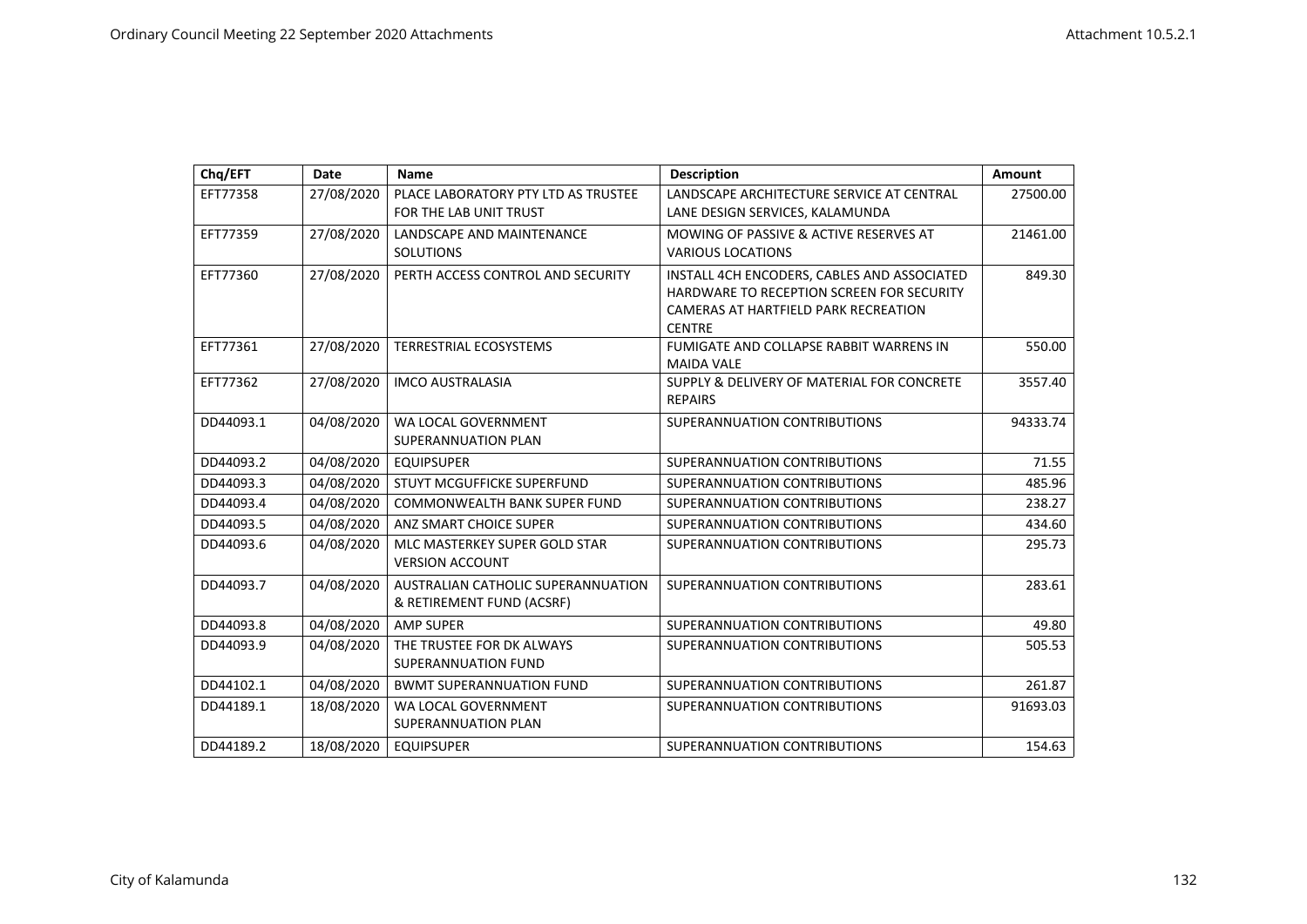| Chq/EFT    | Date       | <b>Name</b>                                                     | <b>Description</b>           | Amount  |
|------------|------------|-----------------------------------------------------------------|------------------------------|---------|
| DD44189.3  | 18/08/2020 | STUYT MCGUFFICKE SUPERFUND                                      | SUPERANNUATION CONTRIBUTIONS | 485.96  |
| DD44189.4  | 18/08/2020 | <b>COMMONWEALTH BANK SUPER FUND</b>                             | SUPERANNUATION CONTRIBUTIONS | 238.27  |
| DD44189.5  | 18/08/2020 | ANZ SMART CHOICE SUPER                                          | SUPERANNUATION CONTRIBUTIONS | 465.55  |
| DD44189.6  | 18/08/2020 | MLC MASTERKEY SUPER GOLD STAR<br><b>VERSION ACCOUNT</b>         | SUPERANNUATION CONTRIBUTIONS | 453.32  |
| DD44189.7  | 18/08/2020 | AUSTRALIAN CATHOLIC SUPERANNUATION<br>& RETIREMENT FUND (ACSRF) | SUPERANNUATION CONTRIBUTIONS | 283.61  |
| DD44189.8  | 18/08/2020 | <b>AMP SUPER</b>                                                | SUPERANNUATION CONTRIBUTIONS | 38.93   |
| DD44189.9  | 18/08/2020 | THE TRUSTEE FOR DK ALWAYS<br>SUPERANNUATION FUND                | SUPERANNUATION CONTRIBUTIONS | 505.53  |
| DD44093.10 | 04/08/2020 | STATEWIDE SUPERANNUATION TRUST                                  | SUPERANNUATION CONTRIBUTIONS | 537.89  |
| DD44093.11 | 04/08/2020 | ONE PATH LIFE LTD                                               | SUPERANNUATION CONTRIBUTIONS | 64.62   |
| DD44093.12 | 04/08/2020 | <b>REST SUPERANNUATION</b>                                      | SUPERANNUATION CONTRIBUTIONS | 2769.77 |
| DD44093.13 | 04/08/2020 | <b>UNISUPER</b>                                                 | SUPERANNUATION CONTRIBUTIONS | 58.47   |
| DD44093.14 | 04/08/2020 | <b>CBUS SUPERANNUATION</b>                                      | SUPERANNUATION CONTRIBUTIONS | 493.85  |
| DD44093.15 | 04/08/2020 | <b>BT SUPER FOR LIFE</b>                                        | SUPERANNUATION CONTRIBUTIONS | 353.77  |
| DD44093.16 | 04/08/2020 | <b>HESTA SUPER FUND</b>                                         | SUPERANNUATION CONTRIBUTIONS | 178.05  |
| DD44093.17 | 04/08/2020 | COLONIAL 1ST STATE SUPERANNUATION                               | SUPERANNUATION CONTRIBUTIONS | 529.64  |
| DD44093.18 | 04/08/2020 | AUSTRALIAN SUPERANNUATION                                       | SUPERANNUATION CONTRIBUTIONS | 6608.59 |
| DD44093.19 | 04/08/2020 | HOSTPLUS PTY LTD                                                | SUPERANNUATION CONTRIBUTIONS | 1764.54 |
| DD44093.20 | 04/08/2020 | <b>AMPLIFE LIMITED</b>                                          | SUPERANNUATION CONTRIBUTIONS | 1048.35 |
| DD44093.21 | 04/08/2020 | AMP SUPER LEADER                                                | SUPERANNUATION CONTRIBUTIONS | 133.61  |
| DD44093.22 | 04/08/2020 | <b>MERCER SUPER TRUST</b>                                       | SUPERANNUATION CONTRIBUTION  | 651.00  |
| DD44093.23 | 04/08/2020 | <b>ESSENTIAL SUPER</b>                                          | SUPERANNUATION CONTRIBUTIONS | 339.42  |
| DD44189.10 | 18/08/2020 | STATEWIDE SUPERANNUATION TRUST                                  | SUPERANNUATION CONTRIBUTIONS | 537.89  |
| DD44189.11 | 18/08/2020 | ONE PATH LIFE LTD                                               | SUPERANNUATION CONTRIBUTIONS | 69.24   |
| DD44189.12 | 18/08/2020 | <b>REST SUPERANNUATION</b>                                      | SUPERANNUATION CONTRIBUTIONS | 2886.42 |
| DD44189.13 | 18/08/2020 | <b>UNISUPER</b>                                                 | SUPERANNUATION CONTRIBUTIONS | 60.01   |
| DD44189.14 | 18/08/2020 | <b>CBUS SUPERANNUATION</b>                                      | SUPERANNUATION CONTRIBUTIONS | 493.85  |
| DD44189.15 | 18/08/2020 | <b>BWMT SUPERANNUATION FUND</b>                                 | SUPERANNUATION CONTRIBUTIONS | 261.87  |